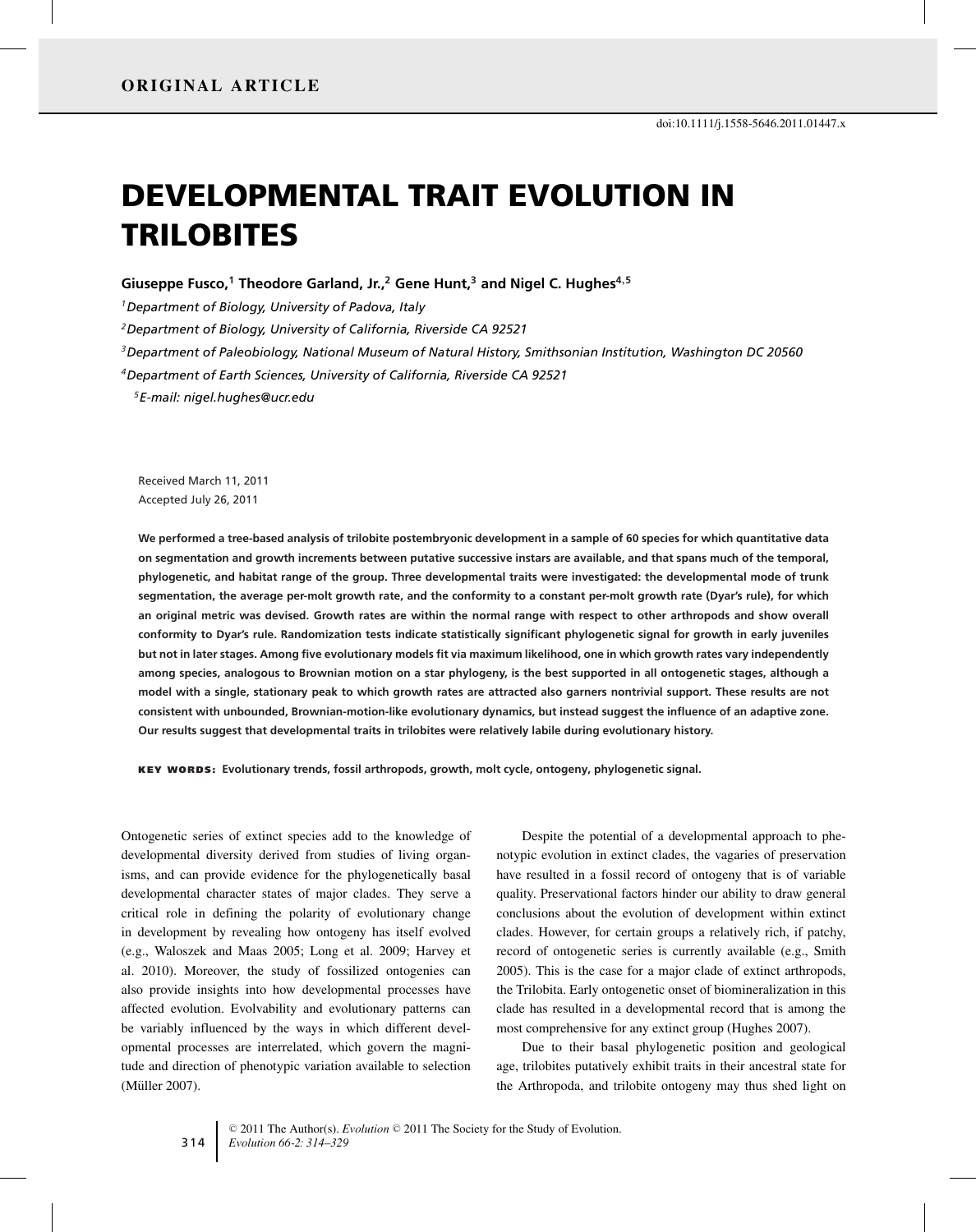ancestral features of arthropod development (Hughes et al. 2006). Moreover, trilobite postembryonic development is characterized by an early phase of trunk segment addition (hemianamorphic development) that is also typical of basal clades in all major extant arthropod lineages (Fusco 2005), possibly representing the primitive condition for all arthropods (Hughes et al. 2006).

Here we analyze growth patterns in a sample for which quantitative data on segmentation and growth increments between putative successive instars are available, and perform a phylogenybased analysis of trilobite postembryonic development. This may provide some indication of the evolution of early euarthropod body patterning which, along with consideration of other factors (e.g., ecological or environmental), may contribute to understanding the evolution of this clade.

# *Outline of Trilobite Development*

Early onset of biomineralization, presumably shortly after hatching, yields an extended series of gradually changing instars (developmental stages comprised between two consecutive molts). The standard trilobite life-history phases are based on the development of articulating joints between segments (see Hughes et al. 2006). An anterior set of conjoined segments comprised the cephalon, thought to have had a stable complement of segments throughout ontogeny. The trunk region lay posterior to the cephalon and changed dynamically during ontogeny in both the number of segments expressed and in the number of articulating joints between segments. The initial (controversial) biomineralized ontogenetic phase, the *phaselus* period, is known in few taxa, and the earliest widely recognized phase of trilobite ontogeny is the *protaspid* period, during which all body segments (both cephalic and trunk) formed an undivided shield (Chatterton and Speyer 1997; Fig. 1). This period typically embraced a small number of instars. Later instars were characterized by the appearance of a series of articulations, the first of which occurred at the cephalon-trunk boundary.

The appearance of cephalic-trunk articulation marked entry into the *meraspid* period*,* which divided the shield into two components, the cephalon and a set of conjoined trunk segments called the pygidium. During subsequent meraspid molts, new articulations developed sequentially between anterior trunk segments, resulting in an anterior set of articulating trunk segments, called the thorax, in front of the pygidium (Fig. 1). Throughout juvenile growth, new trunk segments appeared sequentially in a subterminal zone within the pygidium, and the expression of new segments near the rear of the pygidium and release of older segments at the anterior of the pygidium maintained a rough balance. The meraspid period was divided into a series of "meraspid degrees," defined by the number of freely articulating segments within the thoracic region. Meraspid degrees did not necessarily correspond to meraspid instars, as cases of irregular release are known (Chatterton and Speyer 1997). The rate at which segments were released into the thorax relative to the rate at which segments were expressed in the subterminal growth zone determined the number of segments allocated to the meraspid pygidium, and varied among species. Progressive release of trunk segments into the thorax continued until the individual entered the final, *holaspid* period of development, characterized by a stable number of thoracic segments.

Trilobite ontogeny can also be subdivided into an *anamorphic* phase, during which new trunk segments appeared at the rear of the trunk, and a subsequent *epimorphic* phase, during which the number of trunk segments remained constant (*hemianamorphic* development, Minelli et al. 2003). Transition to the epimorphic phase could precede, coincide with, or follow onset of the holaspid period. Accordingly, with respect to the holaspid/epimorphic transition three different developmental modes have been recognized among trilobites (see below).

Exoskeletal growth in arthropods occurs in a stepwise manner, with postembryonic development paced by the molt cycle. A constant rate of per-molt size increase, the so-called Dyar's rule



**Figure 1. Schematic representation of trilobite postembryonic development with focus on body segmentation and regionalization (tagmosis), based on the ontogeny of** *Shumardia (Conophrys) salopiensis* **(Stubblefield 1926; Waisfeld et al., 2001). Several variants to this ontogenetic pattern are known among Trilobita (see text).**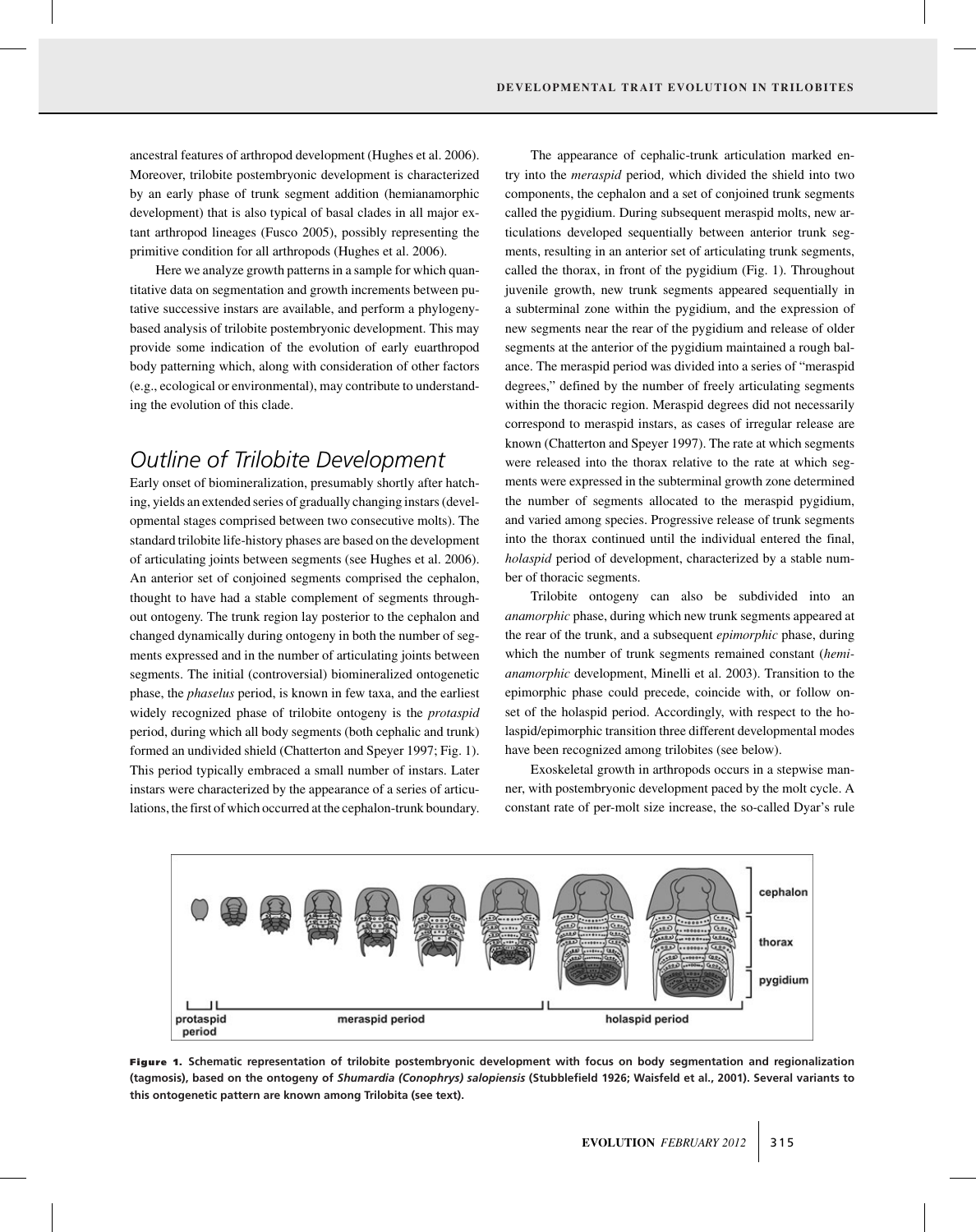(Dyar 1890), is considered the "null model" for arthropod growth, and conformity to Dyar's rule has been reported for portions of the ontogeny of various trilobites (Chatterton and Speyer 1997; Fusco et al. 2004). However, due to ontogenetic allometry, different characters may exhibit different growth rates within the same species and ontogenetic phase.

# *Materials and Methods* **DATASET CONSTRUCTION**

Quantitative data on growth increments between putative successive instars have been published for over 75 trilobite species, from strata ranging from early Cambrian (∼516 Ma) to Carboniferous in age (∼322 Ma). These instar series include representatives of all trilobite life-history stages, and span a broad range of environmental settings. Our dataset is based on published records and our own analyses and includes all papers providing relevant information known to us published up to March 2009 (Tables S1and S2). Values for linear size traits were extracted either directly from published data tables, via the digitization of published graphs, or from our own analyses. For each species, additional information was recorded on taxonomy, stratigraphic age, developmental mode, and paleoenvironmental setting (see below).

We gathered data for all cases in which putative sequential instars were reported but, in our opinion, some lacked cogent justification due to small sample size and/or weak criteria for instar assignment (see Tables S1and S2). For the comparative analyses presented herein, we employed an inclusive approach and, after culling, the final dataset includes 60 species, ranging in age from the early Cambrian to the late Devonian (∼360 Ma, see Table S1).

### **SIZE TRAITS THROUGH ONTOGENY**

We recorded nine linear measurements. Values consisted of a series of static morphometric data, each relating to a different instar and a different set of individuals. For most species, instar assignment involved a criterion independent of size, such as the number of trunk segments (cross-sectional sensu Cock 1966), whereas for four species instar assignment was based solely on specimen size clustering (mixed cross-sectional sensu Cock 1966). All metric measures were transformed into their natural logarithms prior to statistical treatment, and are here referred to as log-size traits (sensu Mosimann 1970).

The nine traits are *Body Length*, *Body Width*, and a compound measure of overall *Body Size* (*BoL*, *BoW*, and *BoS*, respectively), and analogously for the cephalon (*CeL*, *CeW*, and *CeS*) and pygidium (*PyL*, *PyW*, and *PyS*). For each specimen, the compound measures were calculated as the arithmetic mean of the other two log-size traits (this is equivalent to the logarithm of the geometric mean of the original, untransformed size traits). In most analyses, when only one measure was available for each specimen of that species, we considered either length, width, or the mean of length and width measured on different specimens as a proxy for the compound measure (see Table S1).

Separate cephalic and pygidial measures did not apply to phaselus and protaspid stages, whereas whole-body measures have not been considered for meraspid and holaspid stages, as these are not generally available (complete meraspid or holaspid exoskeletons are very rare or absent for many of the species).

# **ADDITIONAL MORPHOLOGICAL TRAITS**

The values of these morphological traits refer to the value recorded at a mature, holaspid stage.

*Size CLass* (*SCL*) is a ranked categorical variable with four classes that designate the approximate maximum body length observed at maturity:  $1 =$  up to about 1 cm,  $2 =$  from about 1 cm to about 5 cm,  $3 =$  from about 5 cm to about 10 cm,  $4 =$  larger than 10 cm.

The other three traits in this group are the *Number of THoracic segments* (*NTH*), the *Number of TRunk segments* (*NTR*) (thorax plus pygidium), and their ratio (*NTH/NTR*). These data are available for 54 of 60 species in the dataset. For 21 species, *NTH* and *NTR* were inferred from close relatives (see Table S1). *NTH* and*NTR* present intraspecific variation in *Aulacopleura konincki*, from 18 to 22 and from 21 to 27, respectively. We present calculations using the median value of  $NTH = 20$  and  $NTR = 24$ , but using extreme values ( $NTH = 18$  and  $NTR = 21$ ,  $NTH = 22$ ) and  $NTR = 27$  does not alter the results.

### **DEVELOPMENTAL TRAITS**

These morphological data and other information on segment development have allowed us to define three developmental traits, which consider the average per-molt growth rate, the ontogenetic variation of this growth rate, and the mode of trunk segmentation.

*Average per-molt Growth Increment* (*AGI*) is a continuous variable, the value of which depends on the combined dynamics of the growth process and the molt cycle. Log-transformation of a size trait converts the geometric progression expected under the hypothesis of growth at a constant rate (constant size ratio between contiguous instars, or Dyar's rule) into a more statistically tractable version of the same, that is, a linear progression that is characterized by a specific, constant per-molt growth increment (constant log-size difference between contiguous instars). As conformity to a growth progression at a constant rate cannot be assumed a priori for all species (see below), a linear regression cannot be adopted as a general model for estimating average growth increment of log-size traits in trilobite ontogeny. *AGI* is thus calculated as the average log-size increment between pairs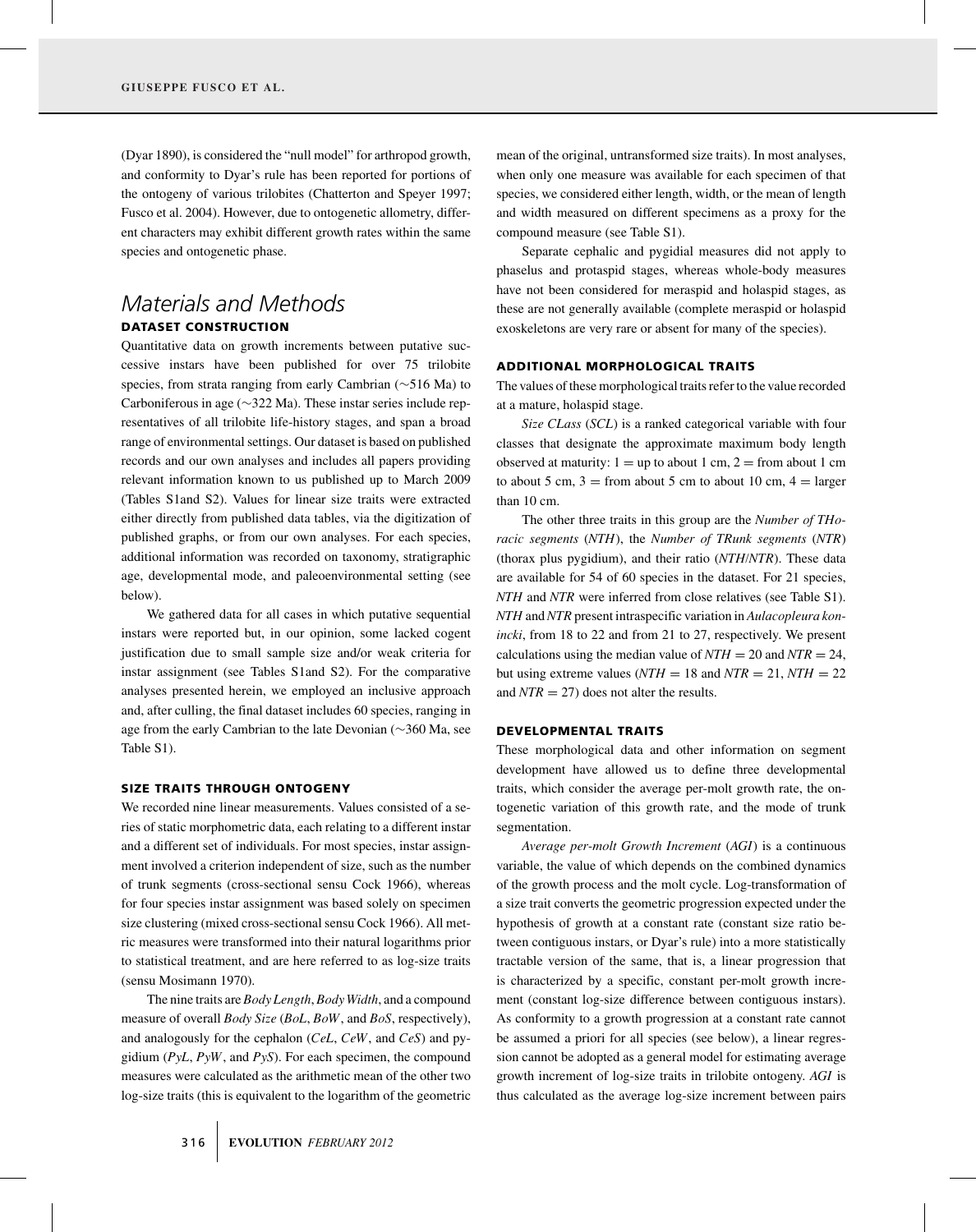

**Figure 2. Geometric significance of the two developmental traits average per-molt growth increment (***AGI,* **panel A) and index of conformity to Dyar's rule (***IDC,* **panel B), as these are calculated on the basis of the ontogenetic progression of a log-size trait across** *N* **instars (diamonds). Small black dots show the growth progression at a constant rate for the same final size growth. In panel B, small empty circles indicate a growth progression where the final size is obtained in single molt (in the case depicted, the first one) that represent the maximum discrepancy from a growth progression at a constant rate. Light and dark gray arrows, respectively, indicate numerator and denominator in the formulae.**

of contiguous instars in the ontogenetic series. This simplifies to the ratio between the total growth increment and the number of molts, or

$$
AGI = \frac{\bar{X}_N - \bar{X}_1}{N - 1},
$$

where  $\bar{X}_N$  and  $\bar{X}_1$  are the mean log-size of the last (*N*th) and the first instars of the series, respectively, and *N* is the number of instars (Fig. 2A). The average per-molt growth rate (*AGR*) of the original, untransformed size trait can be simply calculated as the anti-logarithm of *AGI* estimate of the corresponding log-size trait. For details of the estimation of *AGI* central value and standard error, see Appendix S1.

*Index of conformity to Dyar's rule* (*IDC*) is a continuous metric that quantifies the fit of the ontogeny to growth progression at a constant rate (Dyar's rule). Because ontogenetic series differ in the number of instars per series (from 2 to 13) and, within a series, different instars are generally represented by a different number of specimens (in the whole dataset, from 1 to 55), it is not possible to distinguish between structural deviation from a constant growth model and sampling error with a comparable level of precision across the whole dataset. Hence, for evaluating the conformity to Dyar's rule, we adopted a "coarse-grained" quantitative approach. We devised a new metric that, for a given ontogeny, evaluates the extent to which instar average log-size, calculated on the basis of a constant growth model, is effective at predicting observed instar average size. The two extreme instars are excluded, as these are used to calculate *AGI*. *IDC* is thus calculated as

$$
IDC = 1 - \frac{\left| \bar{X}_C - W_C \right|}{\rho \left( N - 2 \right)},
$$

where  $\bar{X}_C$  is the observed mean log-size of the instar (*Cth*) that presents the maximum deviation from the corresponding expected mean log-size  $(W_C)$  under a constant growth,  $\rho$  is the calculated average growth increment (*AGI*), and *N* is the number of instars. The denominator in the right-hand term,  $\rho(N - 2)$ , represents the maximum possible deviation from constant growth (Fig. 2B). *IDC* applies to growth progression developed on at least three instars (*N*>2). It varies between 0 (maximal divergence from Dyar's rule, i.e., totality of growth achieved either at the first or at the last molt) and 1 (perfectly constant growth rate). The metrics can give negative (i.e., nonsensical) results in the case of ontogenetic size decrease. *IDC* calculation can be applied to a broad range of data structures, as frequently encountered in meta-analyses of wide taxon-coverage datasets. For details on the estimation of *IDC* central value and confidence interval, see Appendix S1.

*Developmental Mode* (*DM*) describes the development of trunk segmentation. It combines aspects of ontogenetic change in trunk segment articulation with the scheduling of trunk segment production (see above). *DM* has three values: *protarthrous*, in which the onset of the holaspid period preceded onset of the epimorphic phase, *synarthromeric*, in case of synchronous onset of both holaspid period and epimorphic phase, and *protomeric*, when onset of the epimorphic phase preceded the onset of the holaspid period (Hughes et al. 2006, Fig. S1). For phylogenetic analyses, *DM* has been considered as a semi-quantitative variable (with values scored 0, 1, and 2). Of 60 species in the final dataset, 39 (65%) yielded ontogenetic sequences that permitted assessment of developmental mode.

#### **PALEOENVIRONMENTAL INDICATORS**

We have explored whether trilobite developmental traits can be related to independent, physical indicators of their paleoenvironment. The dataset includes geological information about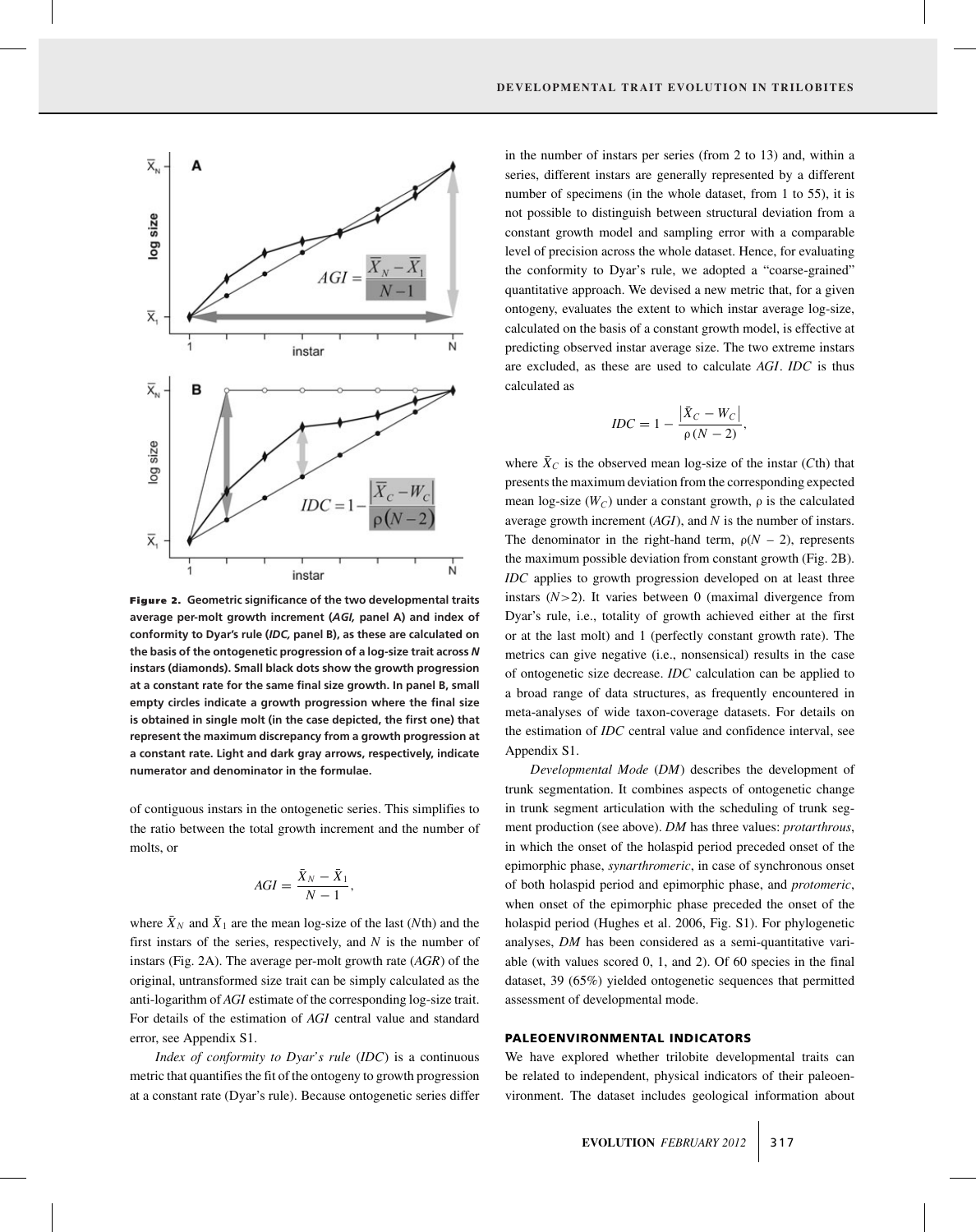paleoenvironmental setting and a qualitative estimate of available oxygen level at the seafloor. Our dataset encompasses a diversity of trilobite morphotypes; almost all of the instars included lived benthically (only three species included data from putatively pelagic protaspid stages). Given the small sample size available for most of the analyses we attempted, we extracted two, two-value qualitative variables from this information.

*Water Depth* (*WD*) is an indicator that scores either *shallow* or *deep*. Paleoenvironmental settings considered to be "shallow" include the carbonate platform and inner shelf, whereas those that were "deep" include back arc basins, slope, and outer shelf settings (see Table S1).

*Oxygen level* (*OL*) is an indicator that scores either *normal* or *reduced*. The degree of confidence in the assessment of oxygen availability was not very high for 25% of the species (see Table S1), but in none of these cases was the degree of uncertainty enough to recommend species exclusion. Thus, all species were placed in one of the two categories based on our best estimate.

For phylogenetic statistical analyses (see below), both *WD* and *OL* have been considered as semi-quantitative traits (with values scored 0 and 1). There was a relationship between water depth and levels of inferred oxygen availability: deeper water settings were more commonly oxygen depleted than shallow ones. However, during the Paleozoic this association was quite commonly decoupled during intervals in which wide portions of the shallow shelf sea became dysoxic, as indicated by sulphur mineralogy and sedimentary fabric (Peters 2007; Gill et al. 2011).

# **PHYLOGENETIC FRAMEWORK (TREE ASSEMBLY)**

# *Topology*

Taxa included in this analysis are a haphazard sample of the approximately 22,000 trilobite species currently recognized to be valid. Taxon selection was determined by developmental data availability alone, and thus our sampling is uneven with respect to both the phylogenetic and temporal diversity of the clade. Although most of the major trilobite clades are represented (except the recently proposed Order Harpetida, which comprises a small number of species [Ebach and McNamara 2002]), coverage within clades is sporadic and some clades, such as Asaphida, only include members whose form is markedly atypical of the clade as whole. Nevertheless, species analyzed included at least two representatives of all but two of the currently recognized orders, and with many of the suborders represented by several species. This haphazard sampling, coupled with incomplete character data for many of the species in the dataset, precluded formal analyses to infer the phylogenetic relationships of the species in the dataset. Accordingly, we have constructed a phylogenetic scheme that is collated from recent views of trilobite higher level systematics (e.g., Fortey 1990, 2001; Lieberman and Karim 2010) and phylogenetic analysis of particular clades where available (Fig. 3,

Appendix S2). Where alternative topologies have been proposed, we have preferred those with better taxon sampling and topology support. Where no phylogenetic analysis has been published, ingroup relationships have been inferred based on consultation with clade specialists. Our diagram expresses the observation that the major trilobite classes, many of which have been recognized for over 100 years, can in most cases be defined as monophyletic entities (clades), although some such as "Ptychopariida" are likely paraphyletic at best. However, the relationships among the classes are poorly known, and the degree of resolution shown is evidently unsatisfactory (see Appendix S2).

### *Node dating*

The stratigraphic age of each terminal taxon was estimated based on the biostratigraphic information provided in the original publications or in references therein (see Appendix S2).

### **TREE-BASED ANALYSES**

#### *Phylogenetic signal*

Phylogenetic signal is the tendency for related organisms to resemble each other, and its presence has implications for understanding how traits evolve, and how data are best analyzed in the context of a phylogeny (Blomberg and Garland 2002; Blomberg et al. 2003; but see Revell et al. 2008). Phylogenetic signal was ascertained using a randomization test for the mean-squared error (MSE) as described in Blomberg et al. (2003, Matlab program PHYSIG\_LL.m, see Appendix S3 for the ASCII format data file used for these analyses). We also calculated their *K*-statistic as a measure of the amount of signal.

#### *Evolutionary model fitting*

To understand better the evolutionary dynamics of growth rate, we fit a set of evolutionary models to the *AGI* values for the protaspid, meraspid cephalon, and meraspid pygidium datasets. We considered five distinct evolutionary dynamics: Brownian motion (BM), accelerating/decelerating evolution, single stationary peak, uncorrelated white noise, and constant trend models.

Under BM, evolutionary changes are independent, nondirectional, and occur at a constant instantaneous rate, β, throughout the phylogeny. The accelerating/decelerating evolution model (ACDC, Blomberg et al. 2003; also known as early burst, Harmon et al. 2010) is similar, except that the Brownian rate parameter decreases or increases exponentially over time as  $\beta(t) = \beta_0 \exp(rt)$ , where *t* is time,  $\beta_0$  is the rate at the root of the tree, and *r* modulates the change in the BM rate. When *r* is negative, traits evolve rapidly at first, but slow over time, as in some notions of adaptive radiation (Harmon et al. 2010). Positive *r* values indicate accelerating evolutionary rates, as might occur after an innovation or mass extinction (Blomberg et al. 2003).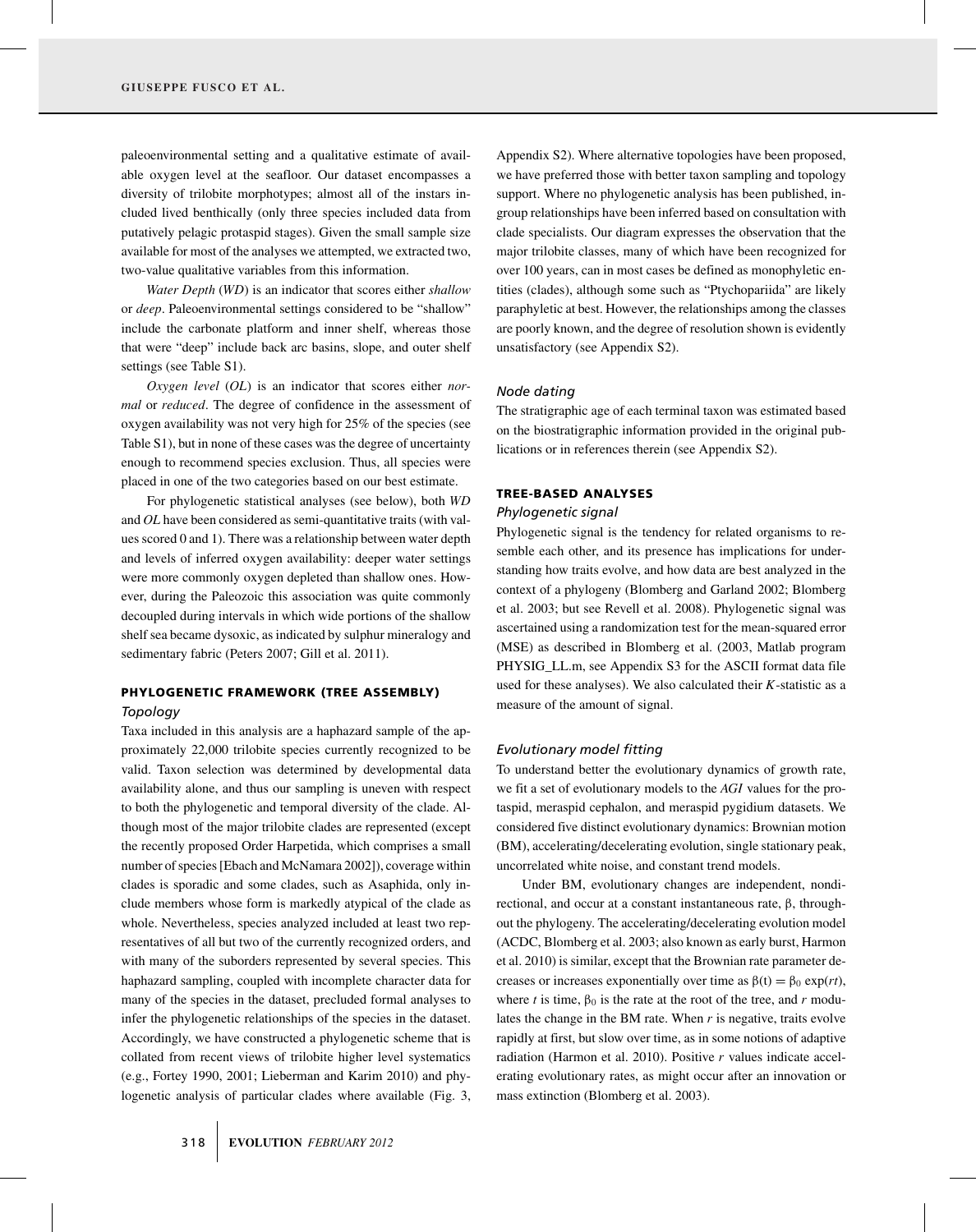

**Figure 3. A phylogeny of the 60 trilobite species included in our dataset for which quantitative data on ontogenetic growth progression are available. Details of the construction of this diagram are given in Appendix S2.**

The single stationary peak model is an Ornstein–Uhlenbeck (OU) process in which a trait value acts as an evolutionary attractor. In macroevolutionary studies, this attractor has been interpreted as the phenotypic center of an adaptive zone (Felsenstein 1988; Garland et al. 1993; Hansen 1997; Butler and King 2004). In addition to a rate parameter, this model has a parameter  $\alpha$  that measures the strength of attraction to the optimum (see Blomberg et al. 2003 and Lavin et al. 2008 for an alternative parameterization of an OU process). When attraction to the optimum is absent  $(\alpha = 0)$ , this process reduces to BM. With increasing values of  $\alpha$ , the influence of the optimum grows more pervasive; at very high values, taxa are pulled so strongly to the optimum that the signature of history is erased (Felsenstein 1988; Hansen 1997). The strength of  $\alpha$  can be appreciated by considering the phylogenetic half-life, the expected time to reduce by half a taxon's distance to the optimum, computed as  $t_{1/2} = \ln(2)/\alpha$  (Hansen 1997).

The fourth model can be thought of as an extreme version of an OU process in which the strength of attraction to the optimum is infinitely strong. The resulting trait will be independently distributed among species, equivalent to BM on an unstructured (star) phylogeny (BM-star). Because species values are independent, this model predicts that traits in sister taxa will be no more

similar than in distant relatives, and thus bear no phylogenetic signal.

The final model considers BM with a uniform trend in *AGI* values over time resulting from a constant bias in the direction of evolutionary change (Pagel 2002; Hunt and Carrano 2010), analogous to a phylogenetic regression that includes time since the root as a predictor of taxon values. In addition to the BM rate, this model also has a parameter,  $\mu$ , indicating the directional bias in evolution, equivalent to the slope of trait values with respect to time.

Models were fit via maximum likelihood using the function *fitContinuous* in the R package geiger (Harmon et al. 2009) using the *model* argument set to "BM," "EB," "OU," "white," and "trend," respectively. The standard errors for *AGI* (see Appendix) were incorporated into the expected variance of trait values (see Ives et al. 2007) using the *meserr* argument to *fitContinuous*. BM and BM-star (obtained from the "white" argument) are the simplest of the candidate models, with only one additional parameter each beyond the ancestral trait value at the root of the tree (the estimated value at the root is a parameter in all the models). Each of the remaining models has three parameters. Small-sample Akaike information criterion scores  $(AIC_C)$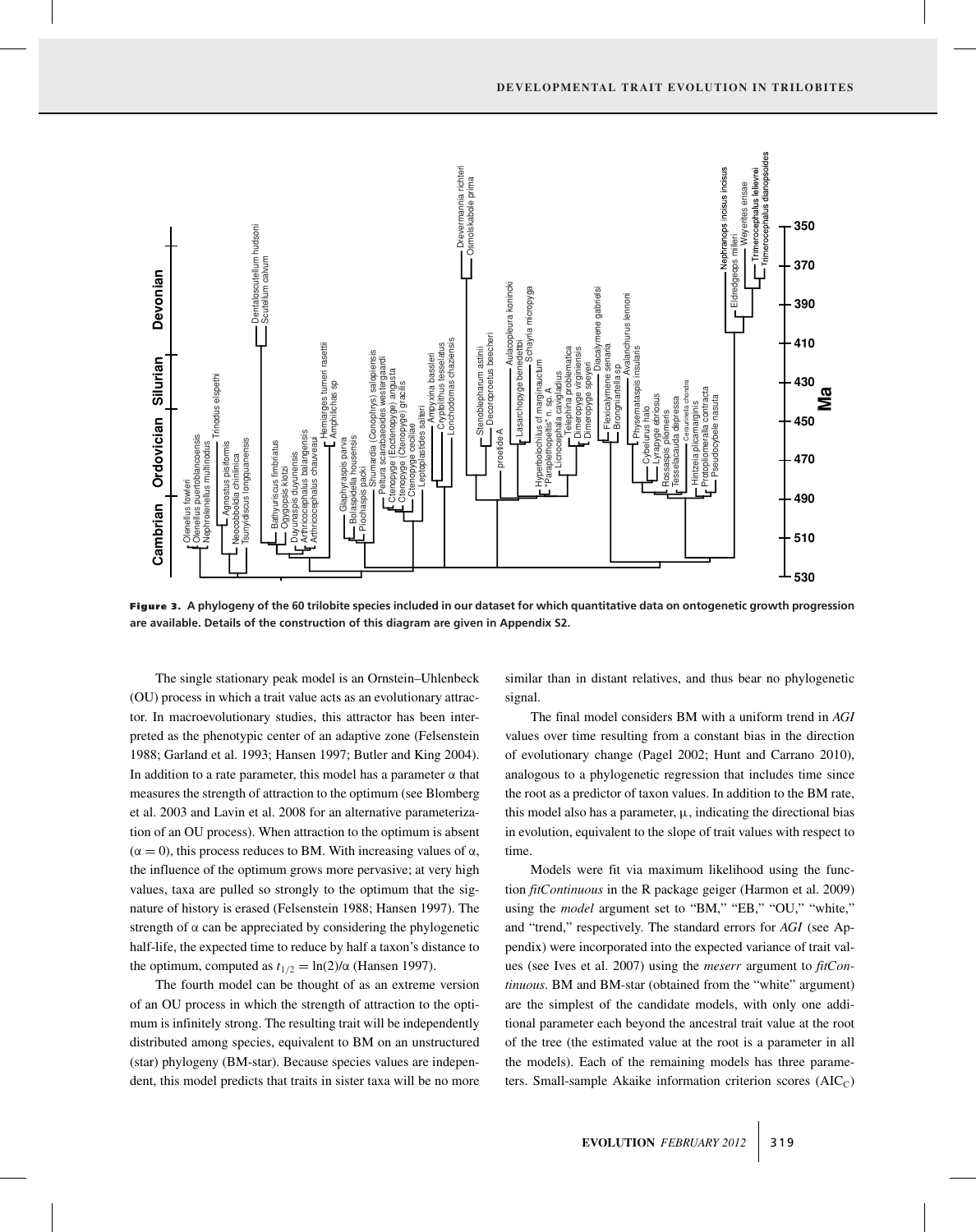were used to balance log-likelihoods and model complexity, and for convenience, these were converted to Akaike weights that represent the proportional support received by candidate models (Burnham and Anderson 2010). Because BM is nested within all the three-parameter models, we also present ln maximum likelihood-ratio tests for these models against the null model of BM.

Initial results suggested that phylogenetic signal for *AGI* was modest to absent (see below), and yet the trend model above has a Brownian-motion like dynamic and so it assumes substantial phylogenetic signal. Therefore, to test more fully the suggestion that *AGI* values trend upward over time (Chatterton et al. 1990, p. 260), we performed additional analyses of trends comparing phylogenetic generalized least squares (PGLS) and ordinary least squares (OLS) regressions of *AGI* values against age (time since the root). In the absence of phylogenetic signal, the OLS regression is a more appropriate assessment of directional change in trait evolution.

# *Relation of developmental traits with paleoenvironmental indicators*

Regression analysis was used for testing the association between developmental traits and paleoenvironmental indicators. Both PGLS and OLS regressions were computed using the Matlab program REGRESSION version 2.m (Lavin et al. 2008, see Appendix S3 for the ASCII format data file used for these analyses).

# **REMARKS ON SAMPLING**

A considerable amount of missing data characterizes our dataset (Tables S1 and S2). Even excluding the poorly known phaselus phase, the theoretical number of records for *AGI* calculation for 60 species is 900 (60 times 15, the number of possible measures, 3 for protaspids  $+ 6$  for meraspids  $+ 6$  for holaspids), but available records span only 205 cases (23%). The number of *IDC* estimates is even smaller, 117 (13%), principally because *IDC* cannot be calculated for two-instar ontogenies, which are very common in the protaspid dataset. *AGI* missing data are unevenly distributed among the three postphaselus developmental phases: there are 93 available records for 180 possible estimates (52%) for protaspids, 92 of 360 (26%) for meraspids, and only 20 of 360 (6%) for holaspids. Completeness is higher when considering the proportion of species for which growth data are available for any dimension (length, widths, or both) for protaspids (38 of 60, 63%) and meraspids (43 of 120, 36%).

# *Results*

# **DESCRIPTIVE AND CORRELATION STATISTICS OF DEVELOPMENTAL TRAITS**

# *AGI and AGR*

Although all computations and statistics have been carried out on log-size traits, producing *AGI* estimates, tabular results are presented as *AGR* values as these provide a more intuitive indication of ontogenetic growth increments (Table 1). *AGR* values vary from 1.00, that denotes no growth (values not significantly larger than 1.0 are recorded for some protaspid and meraspid pygidial measures), to 2.22 (more than a size doubling per molt, more frequently approached earlier in ontogeny, in the phaselus and protaspid phases). Examination of the ontogenetic series for individual species indicated little allometry between length and width measurements of the same body region (either the cephalon or the pygidium, results not shown), consistent with previous studies (e.g., Fortey and Morris 1978 Fig. 2B; Clarkson et al. 2003 text-Fig. 6; Lerosey-Aubril and Feist 2005 Fig. 5). Inspection of Table 1 also suggests that the *AGI* values for length and width were generally quite similar, indicating minimal change in proportions along ontogeny. Allometry is a little more marked in the protaspid

**Tab le 1 . Summary statistics for the average per-molt growth rates (***AGR***, the anti-logarithm of** *AGI***) in different developmental phases, body regions, and measures. The decimal figures can be read as the percentage per-molt growth increment (e.g., 1.72 = 72%). Here and in Table 2 the sample sizes of the compound size measures are lower than those presented in Tables 3–6 and Figures 4, 5, 7 because, to maximize taxon sampling, in those analyses species for which only a single measure was available the length or width value alone was used as the compound measure value (see Materials and Methods section and Table S1).**

|                    | Compound size |               |    | Length |               | Width |        |               |                |
|--------------------|---------------|---------------|----|--------|---------------|-------|--------|---------------|----------------|
| Phase/Region       | Median        | Range         | N  | Median | Range         | N     | Median | Range         | Ν              |
| Phaselus body      | 1.72          | $1.63 - 1.80$ | 2  | 1.83   | $1.56 - 2.16$ |       | 1.61   | $1.51 - 1.72$ | 2              |
| Protaspid body     | 1.30          | $1.05 - 1.70$ | 27 | 1.32   | $1.04 - 1.77$ | 35    | 1.25   | $1.00 - 2.21$ | 31             |
| Meraspid cephalon  | 1.18          | 1.09–1.35     | 10 | 1.16   | 1.09–1.38     | 18    | 1.23   | $1.12 - 1.83$ | 18             |
| Meraspid pygidium  | 1.15          | $1.03 - 1.33$ | 12 | 1.14   | $1.01 - 1.45$ | 19    | 1.15   | $1.06 - 1.87$ | 15             |
| Holalspid cephalon | 1.23          | $1.22 - 1.25$ | 2  | 1.26   | 1.20–1.84     | 4     | 1.25   | $1.10 - 1.29$ | 5              |
| Holaspid pygidium  | 1.23          | $1.22 - 1.24$ | 2  | 1.25   | $1.17 - 2.22$ | 3     | 1.25   | $1.22 - 1.33$ | $\overline{4}$ |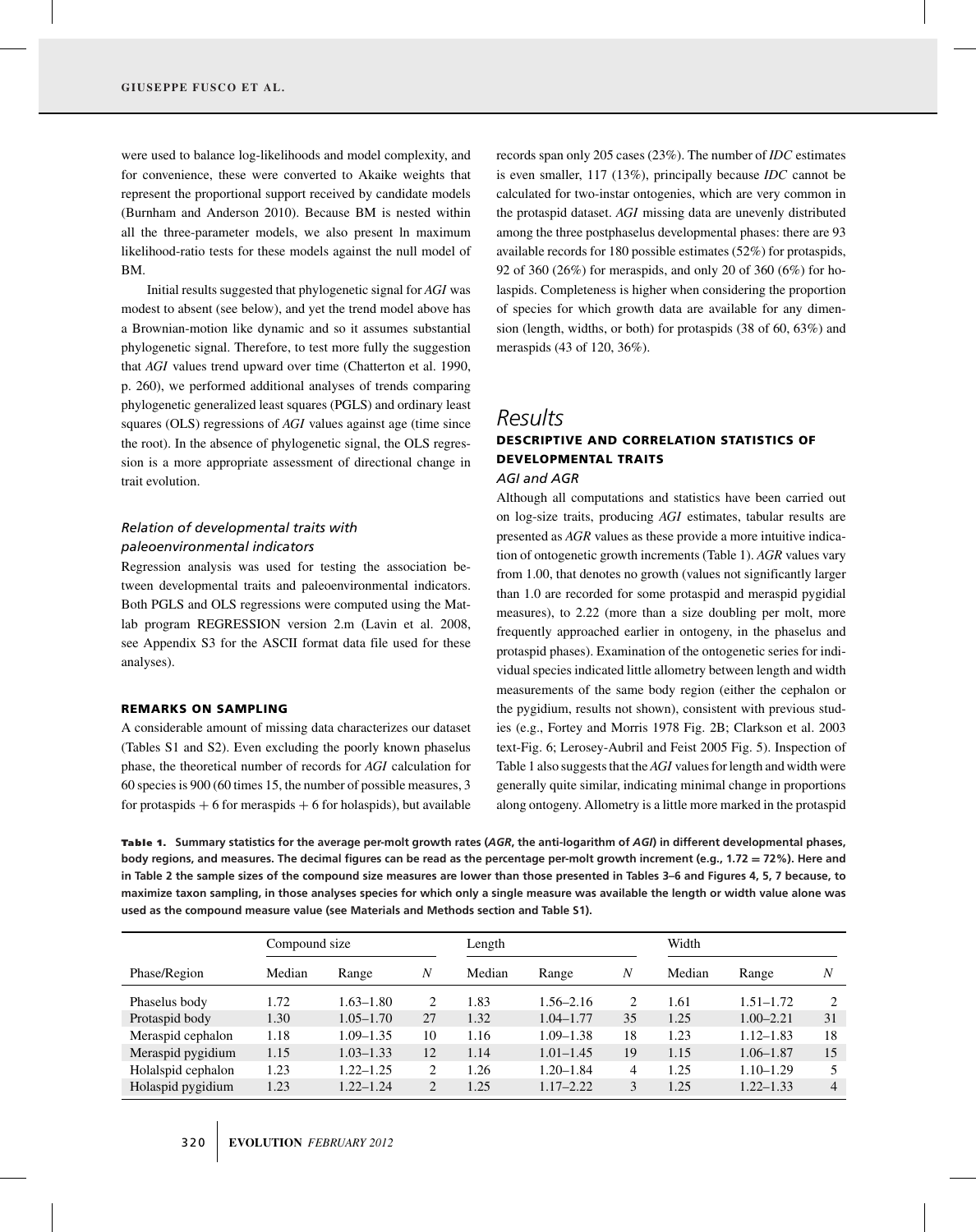period (*AGI* for *BoL* tends to be slightly larger than that for *BoW*), but this is due to the fact that the body measures available for the protaspid stage included the effect of the ontogenetic increase in the number of trunk segments (anamorphosis, see below).

Unfortunately, it is rare for the preserved ontogeny of a species to span both protaspid and meraspid stages, and so *AGI* values cannot be compared reliably within species. However, when *AGI* frequency distributions of width measures of the two developmental periods are compared across the pooled samples (to prevent the anamorphosis effect in the protaspids, see above), differences between protaspids and meraspids are not statistically significant (Wilcoxon test on medians between meraspid *CeW* and protaspid  $B \circ W$ ,  $P = 0.597$ ). In contrast, length *AGI* values are significantly higher in the protaspid than the meraspid stage (Wilcoxon test on medians between meraspid *CeL* and protaspid  $BoL$ ,  $P = 0.018$ ), and this is reflected in the different frequency distributions of the corresponding overall size measures (Fig. 4). In meraspids, the *AGI* for *CeS* and *PyS* are significantly related across species (Pearson product moment  $r = 0.917$ ,  $N = 12$ ,  $P < 0.0001$ ).

We tested whether *AGI* could be predicted by a developmental mode. Only meraspid data have been analyzed, as most species with protaspid data present the same developmental mode (14 of 24 are protomeric, see next). In meraspids, there is no significant effect of the developmental mode on either *AGI* traits (both OLS and PGLS regressions,  $P > 0.30$ ).

# *IDC*

Conformity to Dyar's rule values varies in the range 0.07–1.00 (Table 2), but in 79% of the estimates it is larger that 0.80, with an overall median value of 0.89 (*N* = 120). In meraspids, *IDC* of the cephalon is significantly larger than that of the pygidium, indicating closer conformity to Dyar's rule in the head region (conventional Wilcoxon test on medians,  $P = 0.014$ , Fig. 5). In meraspids, there is no significant effect of the developmental mode on either *IDC* traits (both OLS and PGLS regressions,  $P > 0.10$ .



**Figure 4. Frequency distribution of the average per-molt growth increment (***AGI***) for protaspid body size (***BoS***,** *N* **= 38, panel A), meraspid cephalon size (***CeS***,** *N* **= 23, panel B), and meraspid pygidium size (***PyS***,** *N* **= 20, panel C). Sample sizes are larger from those listed in Table 1 because here, to maximize taxon sampling, when only one measure was available for the species, either length or width was considered as a proxy for overall size (see section Materials and Methods).**

#### *DM*

Developmental mode, assessed for 39 species of 60, shows a preponderance of protomeric species (24, 62%) in the dataset. The other two modes, synarthromeric and protarthrous, are

|  |  |  | Table 2. Summary statistics for the index of conformity to Dyar's rule (IDC), that varies in the closed interval [0–1]. |  |  |  |  |  |
|--|--|--|-------------------------------------------------------------------------------------------------------------------------|--|--|--|--|--|
|--|--|--|-------------------------------------------------------------------------------------------------------------------------|--|--|--|--|--|

| Compound size |               |                  | Length |               | Width            |        |               |                  |
|---------------|---------------|------------------|--------|---------------|------------------|--------|---------------|------------------|
| Median        | Range         | $\boldsymbol{N}$ | Median | Range         | $\boldsymbol{N}$ | Median | Range         | $\boldsymbol{N}$ |
| 0.88          |               |                  | 0.87   |               |                  | 0.88   |               |                  |
| 0.90          | $0.18 - 1.00$ | 15               | 0.89   | $0.24 - 0.96$ | 14               | 0.92   | $0.07 - 1.00$ | 15               |
| 0.94          | $0.78 - 1.00$ | 9                | 0.93   | $0.88 - 0.98$ | 10               | 0.92   | $0.59 - 0.99$ | 11               |
| 0.88          | $0.61 - 0.96$ | 12               | 0.79   | $0.54 - 0.98$ | 13               | 0.89   | $0.65 - 0.98$ | 11               |
| 0.93          |               |                  | 0.94   |               |                  | 0.83   | $0.75 - 0.92$ | 2                |
| 0.99          |               |                  | 0.98   |               |                  | 0.99   |               |                  |
|               |               |                  |        |               |                  |        |               |                  |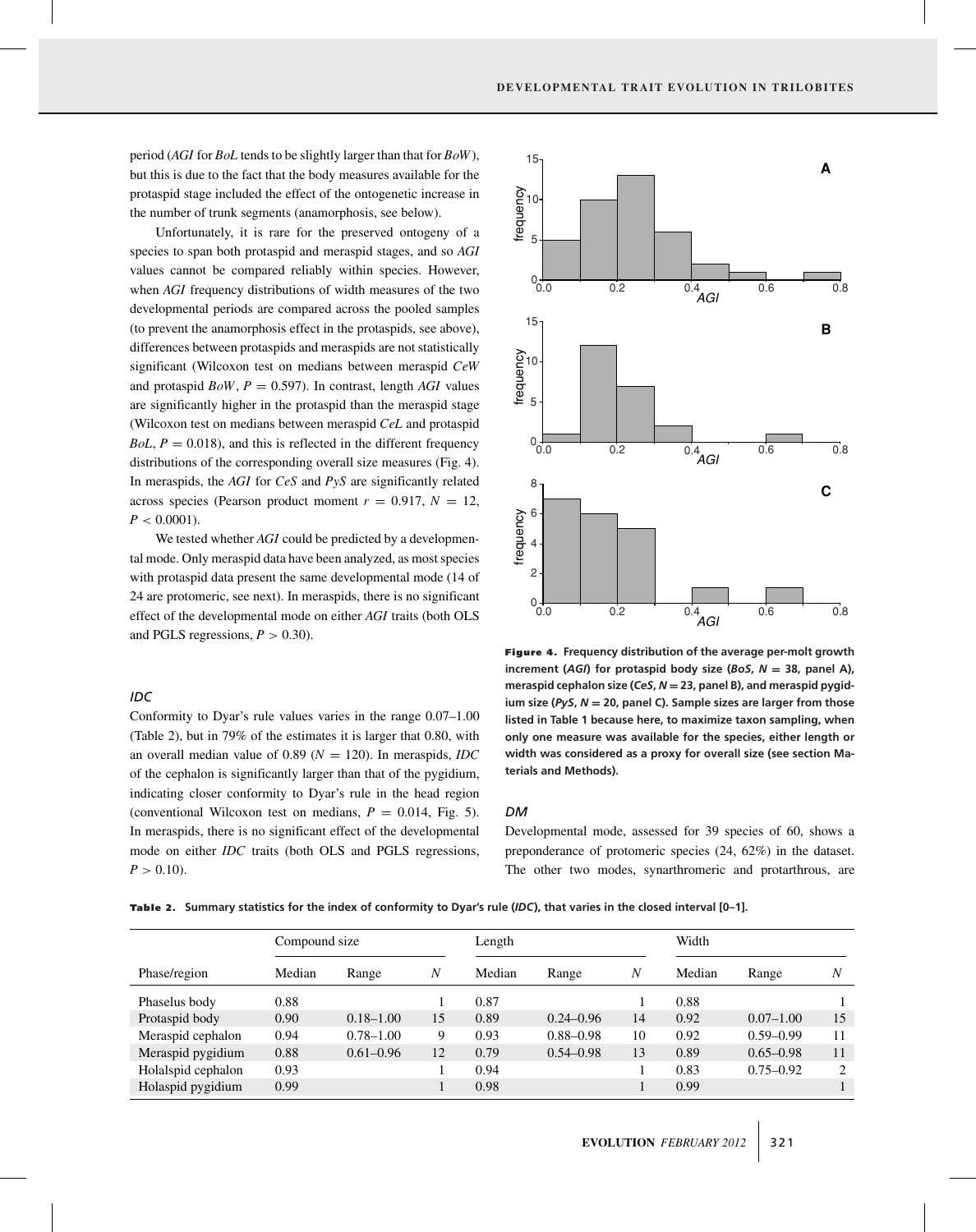

**Figure 5. Frequency distribution of the index of conformity to Dyar's rule (***IDC***) for protaspid body size (A,** *N* **= 15), meraspid cephalon size (B,**  $N = 13$ **) and meraspid pygidium size (C,**  $N = 14$ **). Sample sizes are different from those listed in Table 2 because here, to maximize taxon sampling, when only one measure was available for the species, either length or width was considered as a proxy for overall size (see section Materials and Methods).**

represented by eight and seven species each, respectively (20% and 18%).

### **PHYLOGENETIC SIGNAL**

For the continuous developmental traits, phylogenetic signal was tested in only three cases, all with respect to *AGI*, because other traits/cases lack sufficient sample size (Table 3). The randomization test indicates significant phylogenetic signal  $(P = 0.006,$  $K = 0.563$ ) for protaspid body size (*BoS*, Fig. 6) but not for meraspid cephalon size (*CeS*) or meraspid pygidium size (*PyS*) (Table 3). Developmental mode also shows significant phylogenetic signal (randomization  $P = 0.041$ ), although not as strong  $(K = 0.299)$  as that for protaspid body size.

For comparison to the developmental traits, we also tested for phylogenetic signal in six other traits, four holaspid characters (size class (*SCL*), number of thoracic segments (*NTH*), number of trunk segments (*NTR*) and *NTH/NTR* ratio), and the two paleoenvironmental indicators (water depth (*WD*) and oxygen level (*OL*)) (Table 3). The randomization test indicates low but statistically significant phylogenetic signal for size class ( $P = 0.006$ ,  $K = 0.182$ ). Likewise the number of thoracic segments, the number of trunk segments, and their ratio all show low but statistically significant phylogenetic signal (Table 3). Interestingly, in spite of the crude nature of the data for water depth and habitat oxygenation (both scored as 0–1 traits), both show phylogenetic signal (both  $P < 0.001$ ,  $K = 0.642$  and 0.485, respectively).

Note that in all cases shown in Table 3, the likelihood of the star is actually higher than that for the specified phylogenetic tree, which would suggest that the traits do not exhibit phylogenetic signal. This apparent discrepancy versus the significant randomization tests for phylogenetic signal can be explained by at least two, not-mutually exclusive possibilities. First, comparing likelihoods is not equivalent to testing a null hypothesis of no phylogenetic signal. In particular, model fitting can be sensitive to local departures from the assumed model. For example, although many closely related pairs of species (i.e., those connected by short branch lengths) have similar protaspid growth increments (e.g., *Amphilichas* sp. [Ax] and *Hemiarges turneri rasettii* [Ht], *Hyperbolochilus* cf. *marginauctum* [Hm] and "*Paraplethopeltis*" n. sp. A [Px], *Protopliomerella contracta* [Pc] and *Pseudocybele nasuta* [Pn]; see Fig. 7A), one pair of closely related species, *Arthricocephalus chauveaui* (Ac) and *Duyunaspis duyunensis* (Dd), is strongly dissimilar. This one anomalous pair will strongly reduce the likelihood of the BM model but have less effect on randomization tests, which are expected to be less sensitive to outliers. Of these two species, *A. chauveaui* (Ac) has an unusually large value, as compared with other species nearby in the phylogenetic tree (Fig. 6). Deleting this one tip changes the results as expected: the likelihood of the star tree becomes lower than that of the hierarchical tree (see Table 3). Second, the level of signal, as indicated by the  $K$  statistic, is not large for any trait (compare with values in Blomberg et al. 2003).

### **EVOLUTIONARY MODELS**

In each *AGI* dataset, the BM-star model is best supported and the single peak OU receives secondary but nonnegligible support (Tables 4–5). For the full protaspid data, the support advantage of BM-star over OU is only modest (Akaike weights of 0.47 and 0.29, respectively). In all other datasets, BM-star is more decisively favored (Akaike weights  $> 0.70$ ). This pattern of relative support is echoed in the parameter estimates for the OU models (Table 4). In the full protaspid dataset, the estimate of  $\alpha$  is relatively low (0.078), and the resulting phylogenetic half-life is moderate—about nine million years (Table 4). In contrast, the remaining datasets yield much higher α values and corresponding half-lives that are extremely short (1–2 Ma) given the temporal scale of this phylogeny (Fig. 3). When  $\alpha$  is quite high, the OU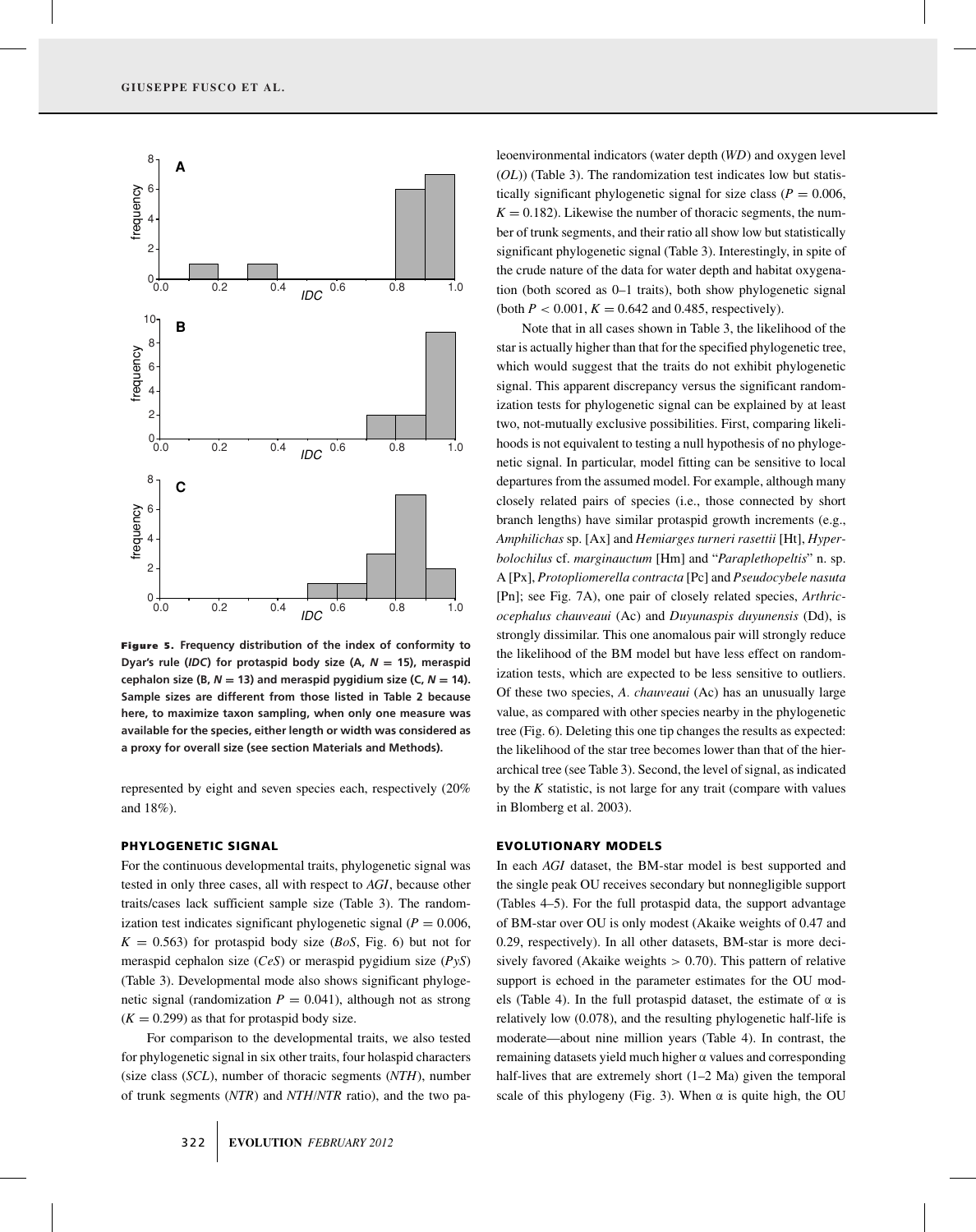Table 3. Statistics for randomization tests for significance of phylogenetic signal for nine measures as calculated with the Matlab **program PHYSIG\_LL.m (Blomberg et al. 2003). The phylogenetic tree is shown in Figure 3. Significant results for the randomization test of the mean squared error (MSE; lower values indicate better fit of tree to data) on the phylogenetic tree indicate the presence of phylogenetic signal. K-statistics indicate the amount of phylogenetic signal relative to a Brownian motion expectation of 1.00 (Blomberg et al. 2003). For analyses here and in Tables 4–6, growth (***AGI***) values were computed from lengths, widths, or their average if both were available, and thus the sample sizes do not match those in Table 1 (see text).**

| Trait                                               | Abbreviation     | N  | K     | MSE          | <b>MSE</b><br>star | P for<br>signal | lnML       | <b>lnML</b> star |
|-----------------------------------------------------|------------------|----|-------|--------------|--------------------|-----------------|------------|------------------|
|                                                     |                  |    |       |              |                    |                 |            |                  |
| protaspid <i>Body Size AGI</i>                      | BoS              | 38 | 0.563 | 0.0277       | 0.0225             | 0.006           | 14.6995    | 18.6471          |
| protaspid <i>Body Size AGI</i> (Ac deleted)         | BoS              | 37 | 0.623 | 0.0226       | 0.0227             | 0.003           | 18.1006    | 18.0403          |
| protaspid <i>Body Size AGI</i> (Tl deleted)         | BoS              | 37 | 0.210 | 0.0210       | 0.0149             | 0.008           | 19.4465    | 25.8196          |
| protaspid <i>Body Size AGI</i> (Tl, Dr, Op deleted) | BoS              | 35 | 0.164 | 0.0208       | 0.0111             | 0.079           | 18.6276    | 29.6217          |
| meraspid Cephalon Size AGI                          | CeS              | 23 | 0.125 | 0.0326       | 0.0124             | 0.370           | 7.2375     | 18.3244          |
| meraspid Cephalon Size AGI (Tv deleted)             | CeS              | 22 | 0.099 | 0.0189       | 0.0053             | 0.348           | 12.9320    | 27.0054          |
| meraspid Pygidium Size AGI                          | P <sub>y</sub> S | 20 | 0.100 | 0.0851       | 0.0201             | 0.842           | $-3.2233$  | 11.1918          |
| meraspid <i>Pygidium Size AGI</i> (Tv deleted)      | $P\gamma S$      | 19 | 0.135 | 0.0429       | 0.0096             | 0.812           | 3.4678     | 17.6771          |
| Developmental Mode                                  | DΜ               | 39 | 0.299 | 0.9479       | 0.6208             | 0.041           | $-53.7891$ | $-45.5350$       |
| Size Class                                          | <b>SCL</b>       | 60 | 0.182 | 1.1550       | 0.7850             | 0.006           | $-88.9437$ | $-77.3818$       |
| <b>Number of Thoracic Segments</b>                  | NTH              | 54 | 0.294 | 56.208       | 52.288             | 0.042           | $-184.903$ | $-182.951$       |
| <b>Number of Trunk Segments</b>                     | NTR              | 54 |       | 0.261 51.961 | 47.008             | 0.010           | $-182.781$ | $-180.077$       |
| <i>NTH/NTR</i>                                      |                  | 54 | 0.178 | 0.0447       | 0.0293             | 0.008           | 7.7943     | 19.1578          |
| Water Depth                                         | <b>WD</b>        | 60 | 0.715 | 0.1307       | 0.2542             | ${<}0.001$      | $-23.5964$ | $-43.5475$       |
| Oxygen Level                                        | 0L               | 60 | 0.491 | 0.1131       | 0.1989             | < 0.001         | $-19.2516$ | $-36.1790$       |



**Figure 6. Protaspid body size** *AGI* **plotted onto the phylogenetic tree. Circle diameters are proportional to** *AGI* **values. Labels refer to species names, and branch lengths are proportional to absolute time (see Fig. 3). As shown in Table 3, this trait exhibits statistically significant phylogenetic signal.**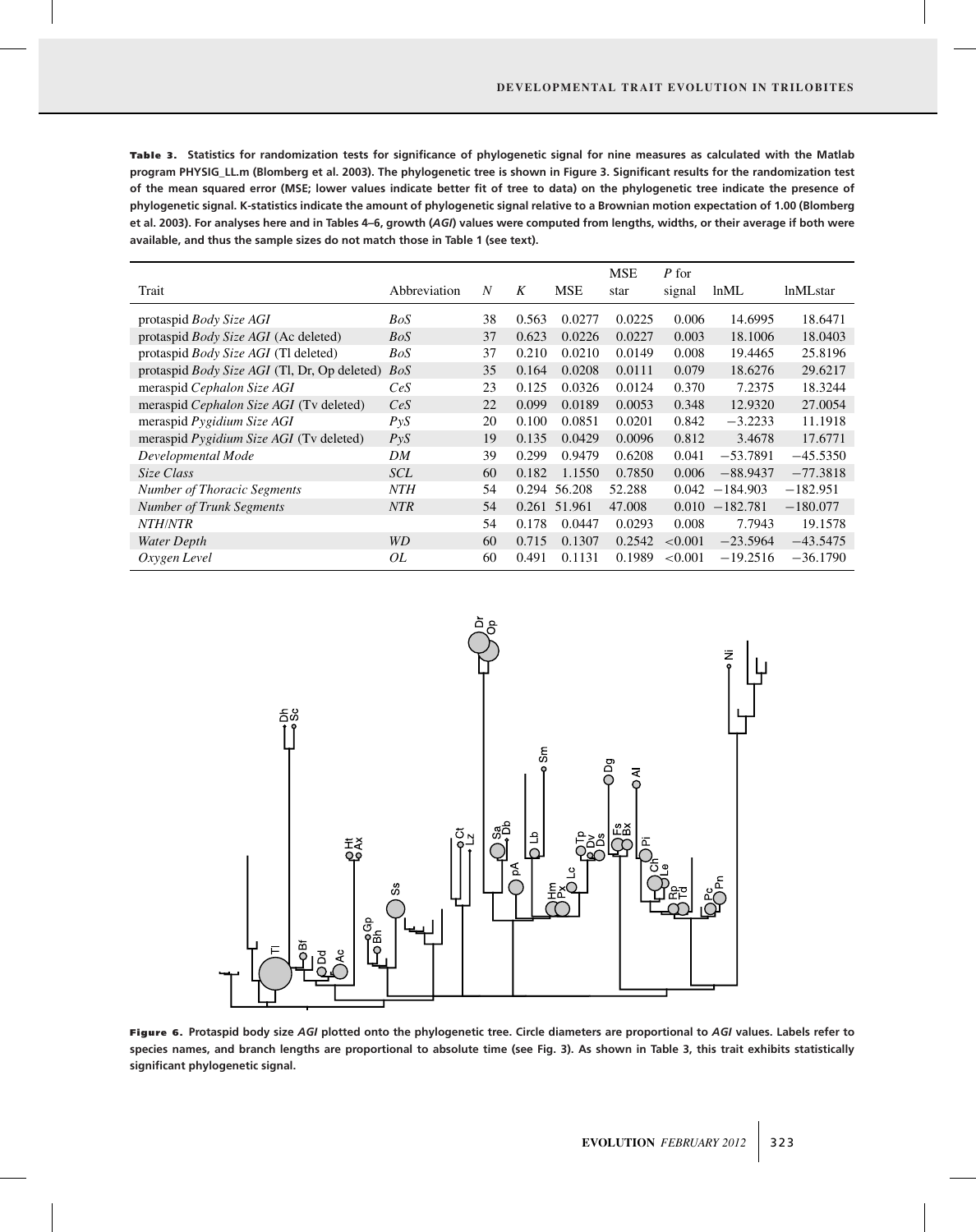

**Figure 7. Scatter plots of developmental traits versus taxon age (Ma) for protaspid body size (A,** *N* **= 38), meraspid cephalon size**  $(R, N = 23)$ , and meraspid pygidium size  $(C, N = 20)$ . The decreas**ing trends with time are nonsignificant. See Table 4 for statistical analyses and Table S1 for species labels.**

process converges with BM-star, and these two models therefore have very similar ln maximum likelihoods (Table 4). Because the single peak OU has an extra parameter,  $AIC_C$  favors BM-star when the two models have nearly equal likelihoods (Table 5). These patterns of relative model fit and the parameter estimates for the OU model are consistent with the calculations of phylogenetic signal (Table 3): all approaches suggest greater presence of phylogenetic similarity in the protaspid than in the meraspid datasets.

The ACDC model receives moderate support for the full protaspid dataset, but this is largely driven by a single earlyappearing taxon, *Tsunyidiscus longquanensis* (Tl) (Fig. 7A) that has unusually large growth between instars. Omitting this taxon, either singly (results not shown) or with two additional outlier taxa, results in much lower relative support for the ACDC model (Tables 4–5).

BM-like evolution along the tree shown in Figure 3 is poorly supported in all datasets (Tables 4–5); its Akaike weight is always negligible, and likelihood ratio tests consistently reject BM in favor of the single peak OU model (all  $P < 0.005$ , Table 5). BM with a trend offers only slight gains in likelihood over BM in exchange for its additional parameter (Table 4), and equivalent PGLS regressions do not find significant relationships between *AGI* and time (Table 6). There is some support for trends of decreasing *AGI* values over time when phylogeny is ignored, indicating a dynamic similar to BM-star but with a decreasing trend. But this result only holds when outlying taxa are removed, and even then only in two of the three *AGI* datasets (Table 6), so it should be treated with caution.

# **RELATION OF DEVELOPMENTAL TRAITS TO PALEOENVIRONMENTAL INDICATORS**

There is no indication of an association between *DM* and *OL* (OLS regression,  $lnML = -44.468$ ,  $F = 2.08$ ,  $P = 0.158$ ; PGLS regression,  $lnML = -53.185$ ,  $F = 1.17$ ,  $P = 0.286$ ), but *DM* is related to *WD* (OLS regression, lnML =  $-41.379$ ,  $F = 8.79$ , *P* = 0.005; PGLS regression, lnML = −52.038, *F* = 3.48,  $P = 0.070$ . This result may have biological significance but we cannot rule out preservational bias in shallow water (see Appendix S4): protomeric developmental mode is dominant in shallow water (protomeric: synarthromeric: protarthrous  $= 15:1:1$ , but in deep water the three developmental modes are equally represented  $=$ 9:7:6).

Relations with continuous developmental traits cannot be reliably tested in protaspids, as most of these species (26 of 38) are from the same paleoenvironment (carbonate platform, *OL* = *normal*,  $WD = shallow$ ). For meraspids, none of the relationships with the two paleoenvironmental indicators are significant for either *AGI* or *IDC* in either OLS or PGLS regressions ( $P > 0.50$ , results not shown).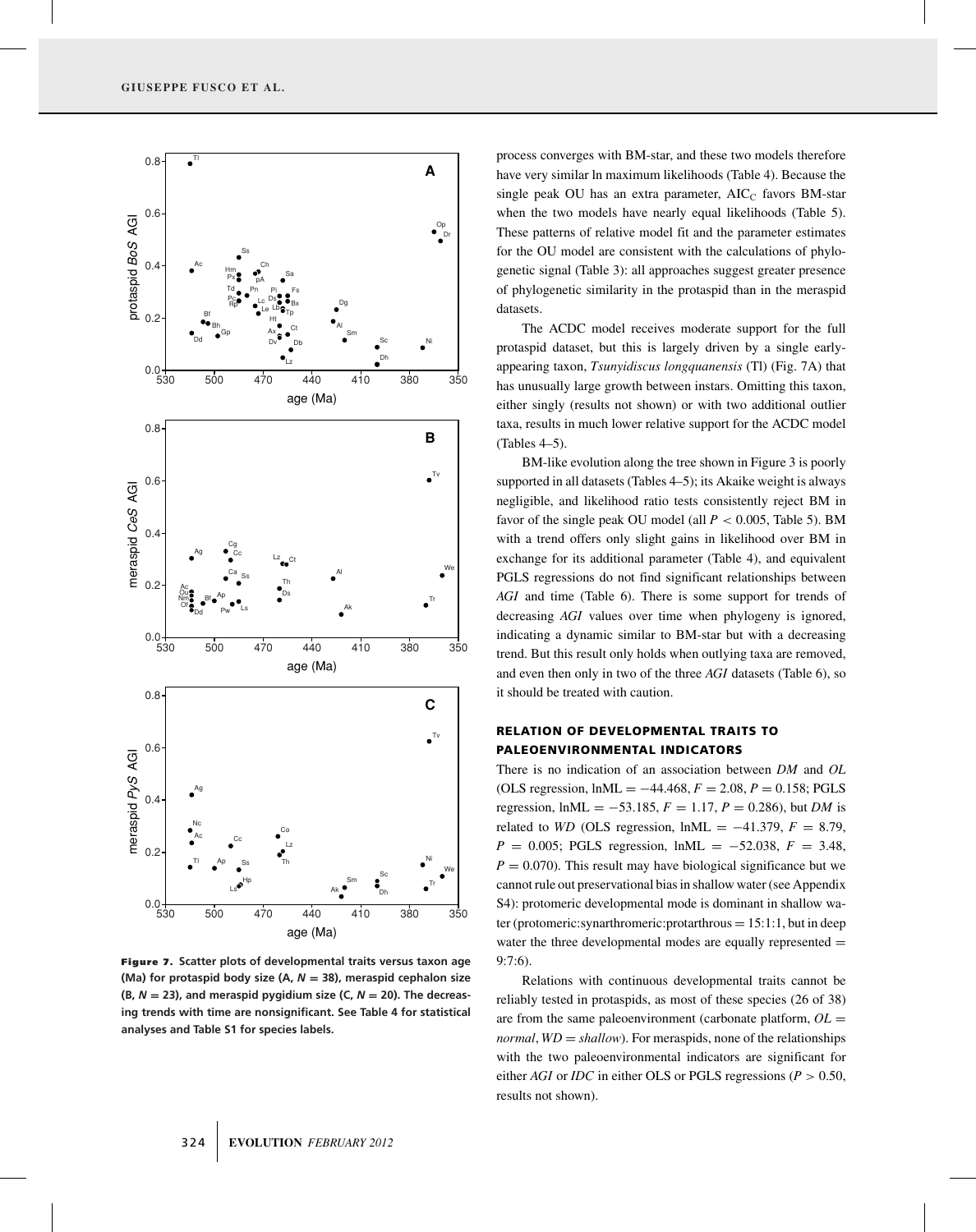| <b>Table 4.</b> Model fitting results for average per-molt growth increment (AGI). See text for parameter explanations. In parentheses after |
|----------------------------------------------------------------------------------------------------------------------------------------------|
| the OU $\alpha$ parameter is the equivalent phylogenetic half-life in Ma, which is a measure of how rapidly phylogenetic signal decays (see  |
| text). For each dataset, there were one to three outlying datapoints. Analyses were repeated after excluding these outliers. See Table 5     |
| for comparisons of model fit statistics.                                                                                                     |

| Trait                        | N  | BM-<br>star<br>lnML | BM<br>lnML | <b>ACDC</b><br>lnML | Single<br>Peak OU<br>lnML | Trend<br>lnML | Trend<br>parameter<br>$(\mu)$ | <b>ACDC</b><br>parameter<br>(r) | OU<br>parameter<br>$(\alpha)$ |
|------------------------------|----|---------------------|------------|---------------------|---------------------------|---------------|-------------------------------|---------------------------------|-------------------------------|
| Protaspid AGI                | 38 | 18.89               | 15.50      | 19.24               | 19.60                     | 16.46         | $-0.0019$                     | $-0.021$                        | 0.078(8.9)                    |
| Protaspid AGI                | 35 | 29.88               | 19.95      | 20.51               | 29.88                     | 20.75         | $-0.0016$                     | $-0.010$                        | 57.3 (0.01)                   |
| Meraspid Cephalon AGI        | 23 | 18.32               | 7.33       | 7.33                | 18.77                     | 7.34          | 0.0004                        | $\theta$                        | 0.32(2.19)                    |
| Meraspid Cephalon AGI        | 22 | 26.99               | 13.26      | 14.23               | 27.20                     | 13.26         | $5.6e - 06$                   | $-0.012$                        | 0.69(1.01)                    |
| Meraspid <i>Pygidium AGI</i> | 20 | 11.19               | $-3.16$    | $-3.16$             | 11.32                     | $-3.06$       | $-0.0011$                     | $\Omega$                        | 0.55(1.26)                    |
| Meraspid Pygidium AGI        | 19 | 17.68               | 3.74       | 8.97                | 18.12                     | 4.08          | $-0.0013$                     | $-0.027$                        | 0.51(1.36)                    |

**lnML = ln maximum likelihood; BM = Brownian motion; ACDC = accelerating or decelerating evolution; OU = Ornstein–Uhlenbeck;** *N* **= sample size.**

**Tab le 5 . Comparing the fit among models presented in Table 4. After sample size (***N***), the next five columns are Akaike weights computed from AICc scores (best-supported model in bold). Last three columns report likelihood ratio (LR) tests. Given are the test statistic values, equal to twice the difference in log-likelihood between each model and BM, along with the relevant** *P* **value from a χ<sup>2</sup> distribution with one degree of freedom.**

|                              |                  | Akaike weights |                |                |                | LR test vs. BM |                     |                             |                          |
|------------------------------|------------------|----------------|----------------|----------------|----------------|----------------|---------------------|-----------------------------|--------------------------|
| Trait                        | $\boldsymbol{N}$ | <b>BM-star</b> | BM             | <b>ACDC</b>    | Single Peak OU | Trend          | Trend               | <b>ACDC</b>                 | Single Peak OU           |
| Protaspid AGI                | 38               | 0.47           | 0.02           | 0.21           | 0.29           | 0.01           | 1.92<br>$P = 0.17$  | $7.49*$<br>$P = 0.006$      | $8.22*$<br>$P = 0.004$   |
| Protaspid AGI                | 35               | 0.77           | $\Omega$       | $\Omega$       | 0.23           | $\theta$       | 1.59<br>$P = 0.20$  | 1.12<br>$P = 0.29$          | $19.85*$<br>$P = 8.4e-6$ |
| Meraspid Cephalon AGI        | 23               | 0.71           | $\Omega$       | $\Omega$       | 0.29           | $\Omega$       | 0.028<br>$P = 0.86$ | $0.00^{\circ}$<br>$P = 1.0$ | $22.89*$<br>$P = 1.7e-6$ |
| Meraspid Cephalon AGI        | 22               | 0.76           | $\Omega$       | $\Omega$       | 0.24           | $\Omega$       | 0.00<br>$P = 0.99$  | 1.94<br>$P = 0.16$          | $27.87*$<br>$P = 1.3e-7$ |
| Meraspid <i>Pygidium AGI</i> | 20               | 0.78           | $\theta$       | $\overline{0}$ | 0.22           | $\theta$       | 0.20<br>$P = 0.65$  | 0.00<br>$P = 1.0$           | $28.95*$<br>$P = 7.4e-8$ |
| Meraspid <i>Pygidium AGI</i> | 19               | 0.74           | $\overline{0}$ | $\theta$       | 0.26           | $\theta$       | 0.68<br>$P = 0.41$  | $10.45*$<br>$P = 0.001$     | $28.76*$<br>$P = 8.2e-8$ |

# *Discussion* **SOURCES OF ERROR**

This study is a synthetic analysis of multiple data sources, and errors in parameter estimates in the original data cannot be accounted for easily. Failure to account for measurement error can have major effects on statistically analyses, including those that incorporate phylogenetic information (Ives et al. 2007; Felsenstein 2008). However, due to the disparity of methods and approaches used in the original works, it is improbable that our dataset contains systematic errors. This does not exclude the possibility of error in our individual estimates, in particular for species represented by small samples or short ontogenetic series.

Comparative analysis of trilobite growth patterns requires that the original, sequential instars have been recognized accurately. Because of their molting habit, trilobite ontogenetic series are reconstructed by arranging individual specimens in sequences that show progressive changes in size and shape, and all such reconstructed series are hypotheses. Although we excluded cases in which previous claims of instars appeared spurious, it is possible that some of the growth parameter estimates included in our dataset are incorrect. However, the presence of a significant fraction of ontogenetic series of high quality (see Table S1), along with our restrictive criteria of taxon selection, should have kept the probability of incorrect estimates sufficiently low that descriptive statistics and hypothesis testing were not too adversely affected.

The phylogenetic scheme employed also imposes a limitation on this study, because it is partially unresolved and has nodes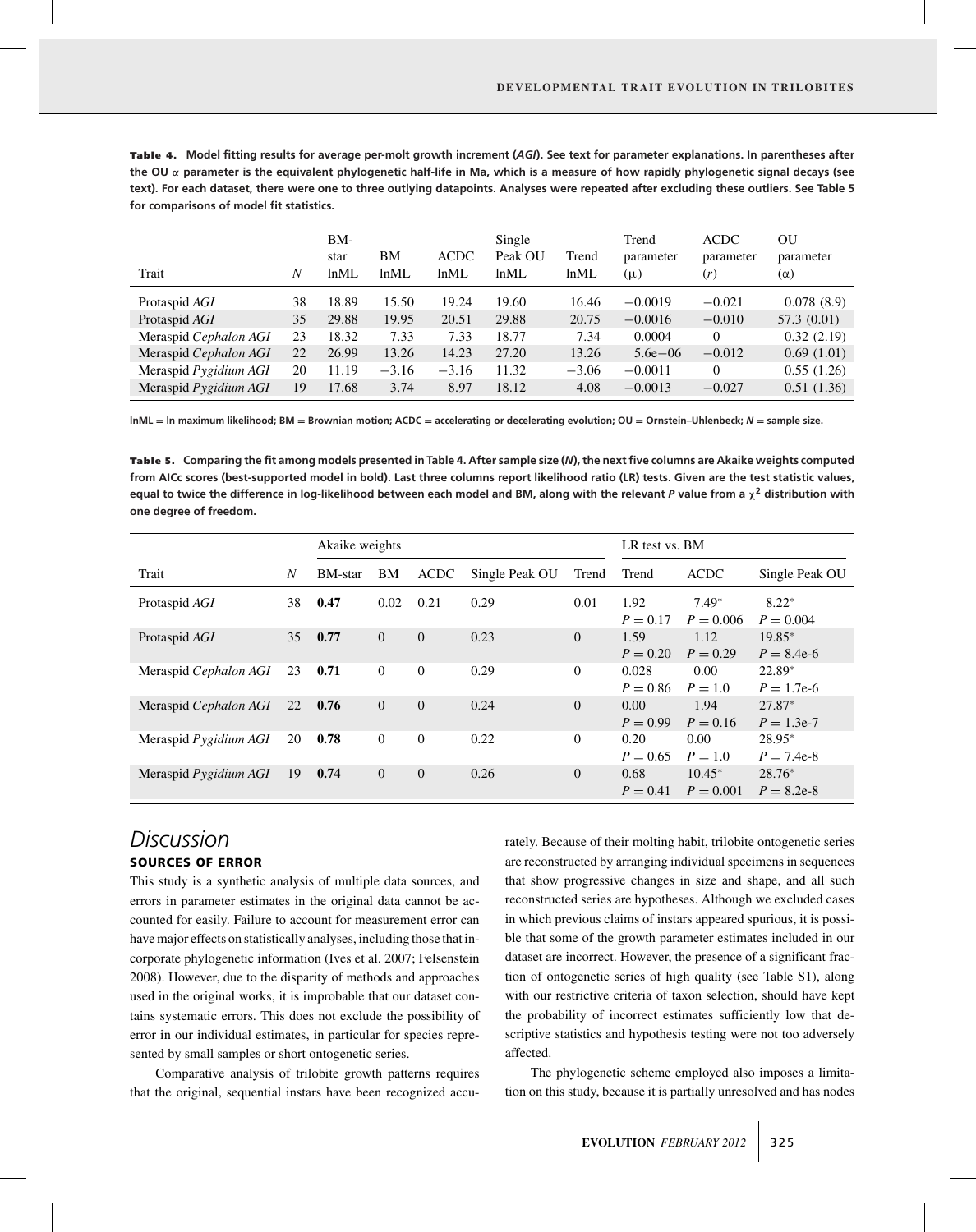| Trait                          | N  | Model       | lnML      | Slope      | $\boldsymbol{F}$ | $\overline{P}$ |
|--------------------------------|----|-------------|-----------|------------|------------------|----------------|
| Protaspid <i>Body Size AGI</i> | 38 | <b>OLS</b>  | 19.0780   | $-0.00057$ | 0.83             | 0.368          |
|                                |    | <b>PGLS</b> | 15.5613   | $-0.00190$ | 1.67             | 0.204          |
|                                | 35 | <b>OLS</b>  | 34.5565   | $-0.00163$ | 10.75            | 0.002          |
|                                |    | <b>PGLS</b> | 19.2570   | $-0.00162$ | 1.21             | 0.279          |
| Meraspid Cephalon Size AGI     | 23 | <b>OLS</b>  | 19.9821   | 0.00083    | 3.26             | 0.085          |
|                                |    | <b>PGLS</b> | 7.2512    | 0.00040    | 0.03             | 0.865          |
|                                | 22 | <b>OLS</b>  | 27.0171   | 0.00005    | 0.02             | 0.889          |
|                                |    | <b>PGLS</b> | 12.9320   | 0.00001    | < 0.001          | >0.99          |
| Meraspid Pygidium Size AGI     | 20 | <b>OLS</b>  | 11.2852   | $-0.00025$ | 0.17             | 0.685          |
|                                |    | <b>PGLS</b> | $-3.1236$ | $-0.00109$ | 0.18             | 0.676          |
|                                | 19 | <b>OLS</b>  | 21.2265   | $-0.00102$ | 7.70             | 0.013          |
|                                |    | <b>PGLS</b> | 3.7903    | $-0.00134$ | 0.59             | 0.453          |
|                                |    |             |           |            |                  |                |

**Tab le 6 . Statistics for phylogenetic generalized least squares (PGLS) regression and ordinary least squares (OLS) of developmental traits versus time (Ma from root of the tree) using real branch lengths. For each trait, tests were repeated excluding outliers. Removal of the outliers led to significant OLS regressions in two cases, but no significant PGLS regression was obtained for any trait. The phylogenetic tree is shown in Figure 3.**

that are poorly supported (see Appendix S2). Its overall structure does, however, represent current consensus of trilobite relationships that is based on an explicitly phylogenetic approach (Fortey 1997, 2001). Furthermore, most of the major clades recognized have been accepted as natural groups for nearly 150 years (Salter 1864), and the in-group relationships shown are supported by phylogenetic analyses in many cases. With respect to branch lengths, as shown in Figure 3, stratigraphic ages of taxa can be considered as rather well defined.

# **DESCRIPTIVE ANALYSES**

Growth rates within our sample are within the normal range with respect to other arthropods (e.g., Cole 1980; Rice 1968), and show a marked overall conformity to Dyar's rule (i.e., to a constant permolt growth rate). This is partially due to the fact that we analyzed measures of size along the main axes of the body or body regions (cranidial length, pygidial width, etc.). Among living arthropods, more extreme growth values and more consistent deviations from a constant growth are recorded in more localized body structures, as for instance in the appendages (e.g., Klingenberg and Zimmermann 1992).

At face value, our results seem to imply that growth rates for protaspids exceeded those for meraspids, and this result is consistent with the conclusion of other studies of trilobites (e.g., Fortey and Morris 1978; Chatterton et al. 1990) and other arthropods (e.g., Hartnoll 1982). However, growth rates in protaspids and meraspids are not easily compared directly, because protaspid length-based growth estimates (body length) include the anamorphic addition of new trunk segments, whereas those of the meraspids (based on cephalon and pygidium length) do not account for the segments progressively allocated to the thorax. A better comparison can be made between width-based estimates of protaspid and meraspid growth rates. As these do not differ significantly, we suggest that trilobite growth rates in the protaspid and meraspid periods were, in general, of comparable magnitude. This result is interesting in that it contrasts with the general impression that growth rates are higher earlier in ontogeny (Chatterton et al. 1990; Fortey and Morris 1978).

Conformity to constant growth rate for the cephalon was, in general, more marked than that for the pygidium. This is expected because the growth of the pygidium was commonly more complex than that of the cephalon. The complexity relates to the fact that premature pygidial growth included not only the growth of individual segments but also dynamic changes in the number and complement of segments that formed the structure.

In some asaphide trilobites a particular "metamorphic" molt shows an anomalous high degree of change in both morphology and size increment (Chatterton 1980; Speyer and Chatterton 1990). Under this hypothesis, conformity to Dyar's rule is expected to be relatively low for portions of ontogeny that include the metamorphosis, but no *IDC* values are available in our database for ontogenetic series that span the putative metamorphoses. However, relatively high growth increments (0.345, 0.496, and 0.531) were recorded between the two instars that demarcate metamorphosis in three species (the proetids *S. astinii*, *D. richteri*, and *O. prima*, respectively).

In meraspids, there is no significant effect of developmental mode on either *AGI* or *IDC* (see Results). This suggests that our inferences about the behavior of meraspid *AGI* or *IDC* are not biased by the fact that the protomeric condition is preponderant in our dataset (see below). More importantly, this result suggests that the mode of development, when considered in terms of the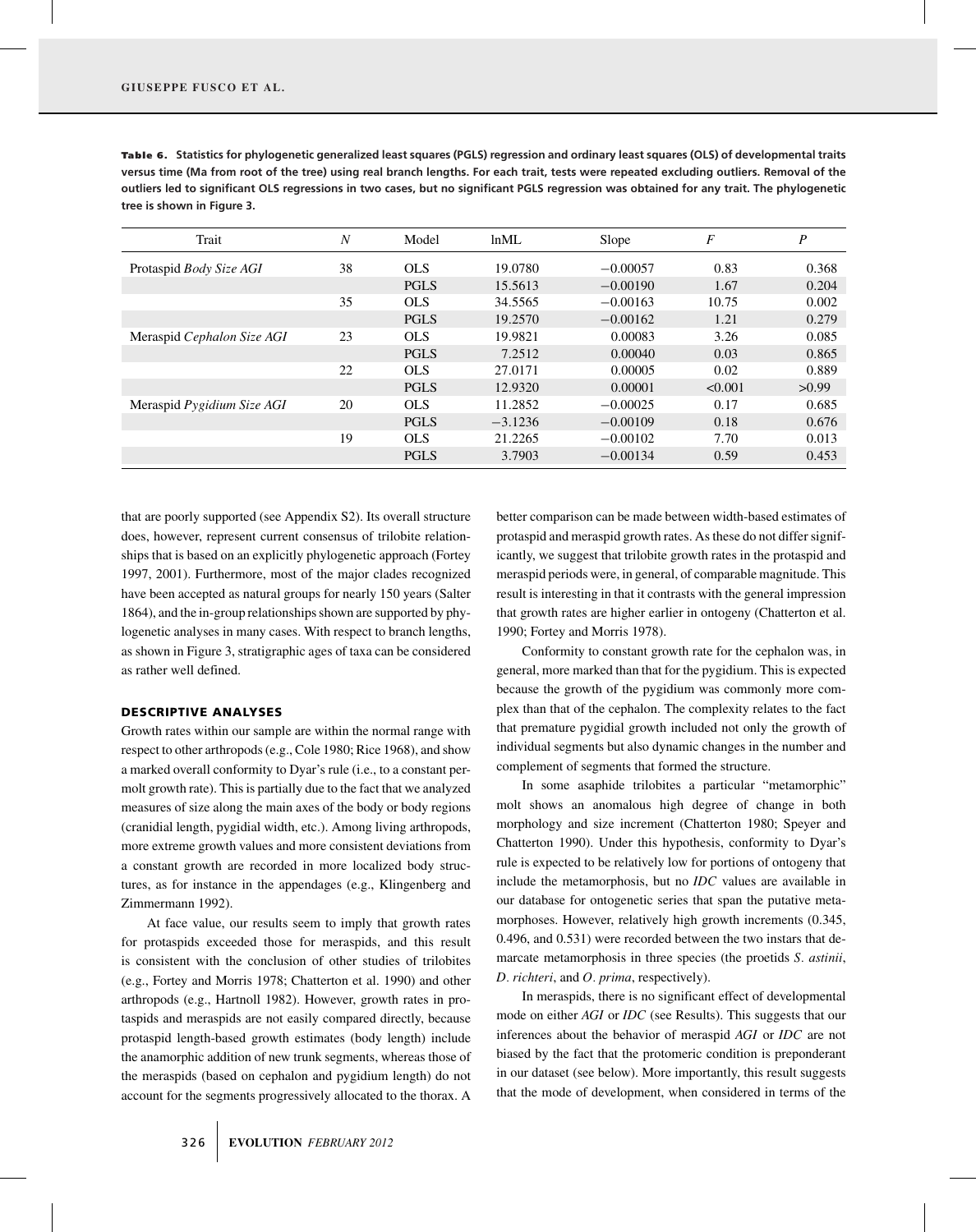combined effects of ontogenetic segment addition and development of segment articulation, is independent from the way in which size growth was paced by the molt cycle.

With regard to *DM*, in our sample all three developmental modes are equally represented in deeper water environments, but protomeric development overwhelmingly dominated in shallow water environments. However, the significant relationship between *DM* and *WD* might be taphonomic, rather than biological, in origin (see Appendix S4).

### **TREE-BASED ANALYSES**

The success of the BM-star and single-peak OU models in accounting for the evolution of *AGI* is consistent with adaptive limits to growth increments between molts and inconsistent with unbounded, diffusion-like evolution. This interpretation with the OU model is self-evident, but for BM-star it may seem counterintuitive. When BM is better supported when fit to a star phylogeny than to the specified phylogeny, this means that phylogenetic relatedness poorly predicts trait similarity. One mechanism that may generate this pattern occurs when attraction to a macroevolutionary optimum is so strong that it erases the signal of history, and in fact, as one increases the attraction strength of the OU model it converges with the BM-star model. Alternatively, large measurement error in the tip data, the phylogenetic topology or the estimates of branch lengths could also produce this result (see also Blomberg et al. 2003, Ives et al. 2007).

Several explanations for specific values of per-molt growth rate have been offered for arthropods, spanning from "externalist" (e.g., ecological) to "internalist" (e.g., physiological) causes (see Fusco et al. 2004 and references therein). This issue cannot be easily investigated in fossils, but undoubtedly the strongly mineralized, virtually inextensible, exoskeleton of trilobites could pose strict limits to intermolt tissue growth (see Nijhout 1994), thus providing a plausible "internalist" explanation for why *AGI* variation was apparently restricted within the limits of a functional range.

Although the total range and variance of *AGI* values is similar among the different ontogenetic stages (Fig. 4; Levene's test for heterogeneity in variance among protaspid, meraspid cephalon, and meraspid pygidium datasets:  $F = 0.536$ , df = 2, 75,  $P = 0.58$ , protaspid *AGI* shows greater phylogenetic signal and a correspondingly longer phylogenetic half-life than meraspid *AGI*, either in the cephalon or in the pygidium (Table 3, 4). Thus, in the protaspid period, changes in *AGI* between ancestor and descendant tended to be modest compared to the total range of *AGI* values. This was not true in the meraspid stage, as many close relatives, such as *Trimerocephalus lelievrei* and *Trimerocephalus dianopsoides*, differ markedly from each other, resulting in rather little phylogenetic signal in growth increment in this stage.

In principle, these differences in evolutionary pattern between protaspid and meraspid *AGI*s could result from differences in the extent to which they are constrained by physiological or biomechanical factors, although hypotheses about such proximate mechanisms are exceedingly difficult to assess in extinct organisms with no obvious extant analogs. Furthermore, the same level of observed *AGI* variation in the two periods does not support the existence of different adaptive limits to growth rates in protaspids versus meraspids. As an alternative, the same developmental trait (*AGI*) could have exhibited different levels of integration with other traits (e.g., body size or intermolt duration) during the two ontogenetic periods, reflected in turn in a different pattern of change. For instance, it is possible that mature body size and the proportion of trunk segments allocated to the thorax, traits that certainly had adaptive value and exhibit a significant phylogenetic signal (Table 3), were more strictly dependent on meraspid growth pathways than protaspid growth, thus explaining the relatively higher "evolutionary dynamism" of the former with respect to latter. Besides, the fact that developmental mode, which exhibits phylogenetic signal, is not related to any growth-related developmental traits,suggests a certain degree of evolutionary independence among ontogenetic traits. However, the possibility that phylogenetic signal is reduced in the meraspid stage because of greater noise in growth estimates later in ontogeny cannot be completely dismissed (see also Blomberg et al. 2003; Ives et al. 2007).

The lack of relationship between meraspid *AGI* and paleoenvironment argues against simple environmental determination of the observed interspecific differences in growth patterns, at least at the coarse level at which environmental conditions (water depth, oxygen levels) can be characterized in the present study.

The generally poor support received by the trend model conflicts with Chatterton et al's. (1990) suggestion that growth increments tended to increase over trilobite evolution. Even ignoring this lack of model support, the trend parameter estimates and regression slopes are not consistent with this suggestion: they are either very close to zero (meraspid cephalon) or negative (protaspid and meraspid pygidium), suggesting decreasing growth increments over time (Tables 4, 6 and Fig. 7).

Overall, our results suggest that developmental traits in trilobites are relatively labile during evolutionary history (see also Webster and Zeldtich 2011). This lability may reflect a degree of evolutionary independence among developmental characters. For a given ontogenetic period, size and shape at any given instar depend on the combination of initial size and shape, the average per-molt growth rate (i.e., *AGI*), the distribution of growth during the period (partially accounted for by *IDC*) and the total number of instars in that period (data seldom available). All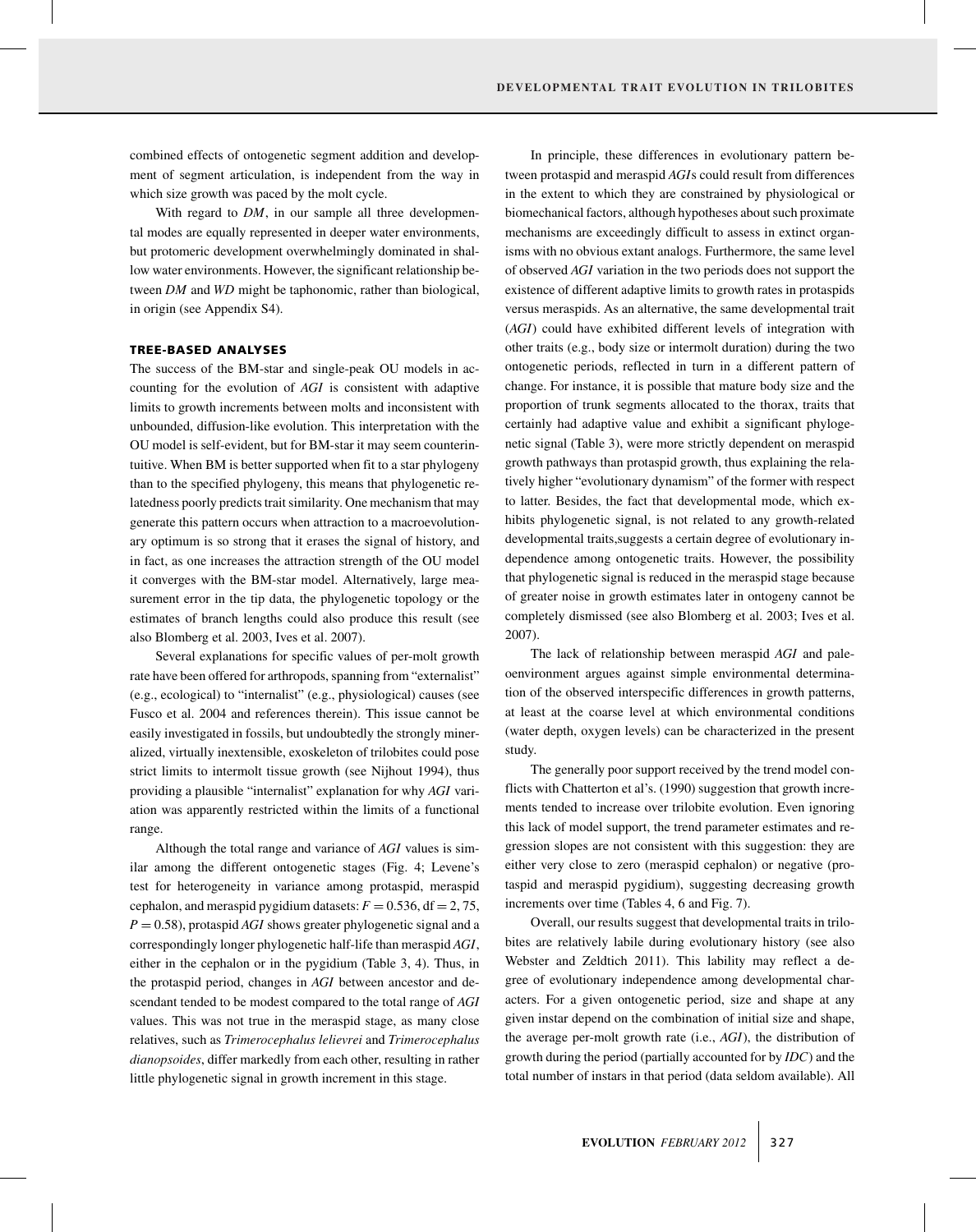these characters could change independently in evolution, so that the same phenotypic result (say, certain body proportions in the mature phase) could be obtained through different ontogenetic routes. Thus, variation in ontogenetic pathways is not necessary reflected in variation at certain time points in ontogeny.

#### **CONCLUDING REMARKS**

The present analysis cannot purport to be representative of the whole trilobite evolutionary history. Taxon sampling is limited and its composition entirely determined by data availability. An expanded dataset will permit a more hypothesis-driven approach. The difficulties in testing Chatterton's (1980) hypothesis of the association between metamorphosis and intermolt growth illustrates how many additional, high-quality ontogenetic series are needed before we can test satisfactorily multiple predictive hypotheses concerning the generality and taxonomic distribution of developmental phenomena.

More comprehensive studies of the ontogenies of the bestpreserved species are necessary, in particular those that document multiple growth stages of the same species, those that incorporate some of the important taxa absent from our analysis (such as harpetids and nontrinucleoid "asaphids"), and also those that are able to examine multiple closely related taxa within individual clades.

Nevertheless, this study has delineated a "space of developmental pathways" for this group. An expanded database of trilobite ontogeny promises significant additional insights into the details of how developmental characters evolved in an ancient, diverse, and rapidly radiating arthropod clade, allowing the study of evolutionary change at different scales.

#### **ACKNOWLEDGMENTS**

NSF EAR-0616574 supported this work. We thank R. M. Owens and F. A. Sundberg for taxonomic advice, P. Dai Pra for help with *AGI* and *IDC* statistics, and B. Chatterton, M. Webster, and the editors for insightful comments during review.

#### **LITERATURE CITED**

- Blomberg, S. P., and T. Garland, Jr. 2002. Tempo and mode in evolution: phylogenetic inertia, adaptation and comparative methods. J. Evol. Biol. 10:899–910.
- Blomberg, S. P., T. Garland, Jr., and A. R. Ives. 2003. Testing for phylogenetic signal in comparative data: behavioral traits are more labile. Evol. Dev. 57:717–745.
- Burnham, K. P., and D. R. Anderson. 2010. Model selection and multimodel inference. Springer, New York.
- Butler, M. A., and A. A. King. 2004. Phylogenetic comparative analysis: a modeling approach for adaptive evolution. Am. Nat. 164:683– 695.
- Chatterton, B. D. E. 1980. Ontogenetic studies of Middle Ordovician trilobites from the Esbataottine Formation, Mackenzie Mountains, Canada. Palaeontographica, Abt. A 171:1–74.
- Chatterton, B. D. E., D. J. Siveter, G. E. Edgecombe, and A. S. Hunt. 1990. Larvae and relationships of the Calymenina (Trilobita). J. Paleontol. 64:255–277.
- Chatterton, B. D. E., and S. E. Speyer. 1997. Ontogeny. Pp. 173–247 *in* H. B. Whittington, ed. Treatise on Invertebrate paleontology, part O, Arthropoda 1. Trilobita, revised. Geological Society of America and Univ. of Kansas, Boulder and Lawrence.
- Clarkson, E. N. K., J. Ahlgren, and C. M. Taylor. 2003. Structure, ontogeny, and moulting of the olenid trilobite *Ctenopyge (Eoctenopyge) angusta* Westergård, 1922 from the Upper Cambrian of Västergötland, Sweden. Palaeontology 46:1–27.
- Cock, A. G. 1966. Genetical aspects of metrical growth and form in animals. Q. Rev. Biol. 41:131–190.
- Cole, B. J. 1980. Growth ratios in holometabolous and hemimetabolous insects. Ann. Entomol. Soc. Am. 73:489–491.
- Dyar, H. G. 1890. The number of molts in lepidopterous larvae. Psyche 5: 420–422.
- Ebach, M. C., and K. J. McNamara. 2002. A systematic revision of the family Harpetidae (Trilobita). Rec. Western Aust. Mus. 21:235–267.
- Felsenstein, J. 1988. Phylogenies and quantitative characters. Annu. Rev. Ecol. Syst. 19:445–471.
- ——–. 2008. Comparative methods with sampling error and within-species variation: contrasts revisited and revised. Am. Nat. 171:713–725.
- Fortey, R. A. 1990. Ontogeny, hypostome attachment and trilobite classification. Palaeontology 33:529–576.
- ——–. 1997. Classification. Pp. O289–302 *in* H. B. Whittington, ed. Treatise on invertebrate paleontology, part O, Arthropoda 1. Trilobita, revised. Geological Society of America and Univ. of Kansas, Boulder and Lawrence.
- ——–. 2001. Trilobite systematics: the last 75 years. J. Paleontol. 75:1141– 1151.
- Fortey, R. A., and S. F. Morris. 1978. Discovery of nauplius-like trilobite larvae. Palaeontology 21:823–833.
- Fusco, G. 2005. Trunk segment numbers and sequential segmentation in myriapods. Evol. Dev. 7:608–617.
- Fusco, G., N. C. Hughes, M. Webster, and A. Minelli. 2004. Exploring developmental modes in a fossil arthropod: growth and trunk segmentation of the trilobite *Aulacopleura konincki*. Am. Nat. 163:167–183.
- Garland, T., Jr., A. W. Dickerman, C. M. Janis, and J. A. Jones. 1993. Phylogenetic analysis of covariance by computer simulation. Syst. Biol. 42:265–292.
- Gill, B. C., T. W. Lyons, S. A. Young, L. R. Kump, A. H. Knoll, and M. R. Saltzman. 2011. Geochemical evidence for widespread euxinia in the later Cambrian ocean. Nature 469:80–83.
- Hansen, T. F. 1997. Stabilizing selection and the comparative analysis of adaptation. Evolution 51:1341–1351.
- Harmon, L. J., J. Weir, C. Brock, R. Glor, W. Challenger, and G. Hunt. 2009. geiger: a package for macroevolutionary simulation and estimating parameters related to diversification from comparative phylogenetic data, Version 1.3-1. Avalable at http://cran.r-project.org/ (accessed April 13, 2011).
- Harmon, L. J., J. B. Losos, T. J. Davies, R. G. Gillespie, J. L. Gittleman, W. B. Jennings, K. H. Kozak, M. A. McPeek, F. Moreno-Roark, T. J. Near, et al. 2010. Early bursts of body size and shape evolution are rare in comparative data. Evolution 64:2385–2396.
- Hartnoll, R. G. 1982. Growth. Pp. 111–196 *in* L. G. Abele, ed. Embryology, morphology and genetics. Academic Press, New York.
- Harvey, T. J. P., X. P. Dong, and P. C. J. Donoghue. 2010. Are palaeoscoleicids ancestral ecdysozoans? Evol. Dev. 12:177–200.
- Hughes, N. C. 2007. The evolution of trilobite body patterning. Annu. Rev. Earth Planet. Sci. 35:401–434.